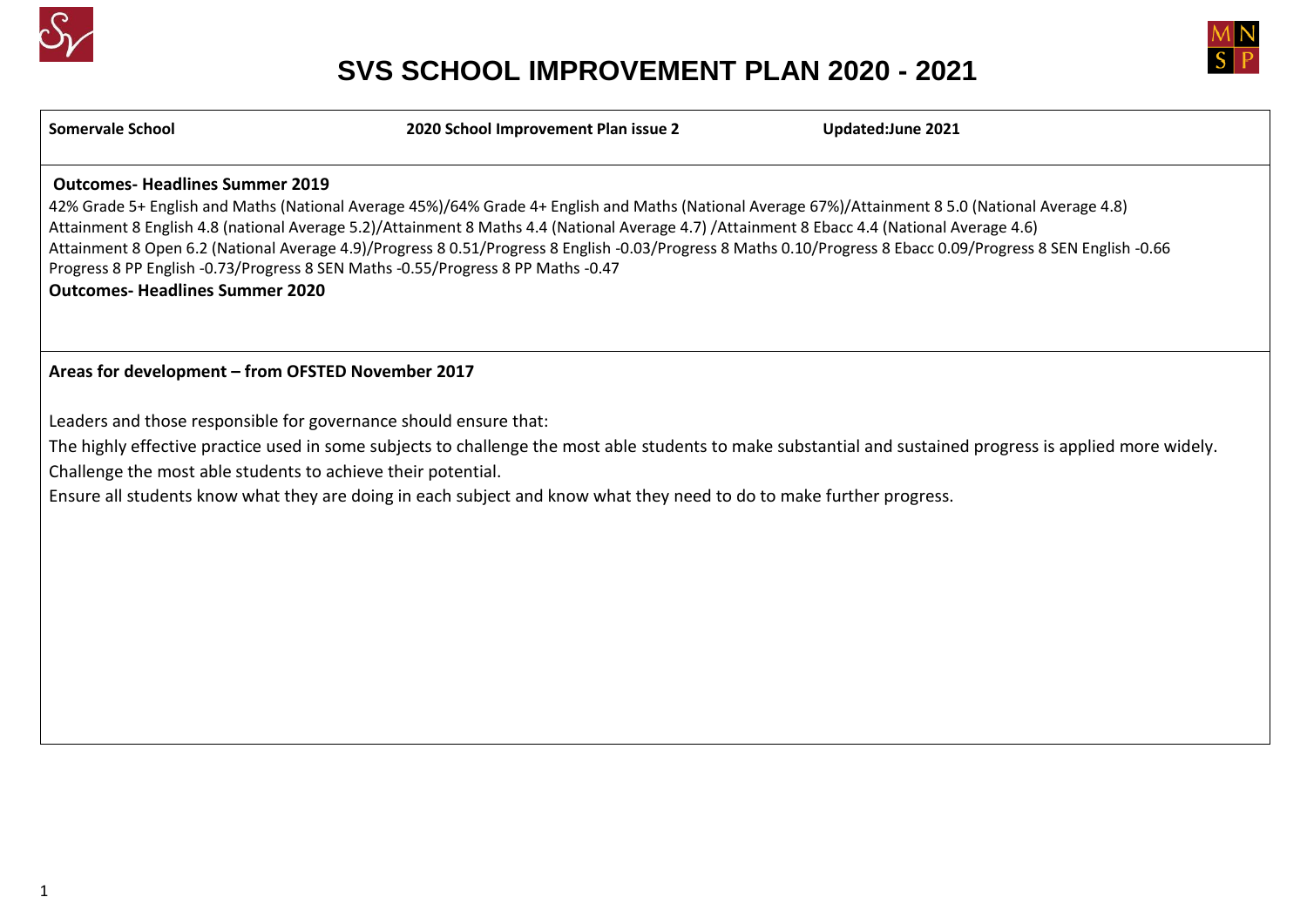



**Quality of Education Behaviour Personal Development Leadership and Management Response to the Covid 19 Pandemic**

#### **Quality of Education**

**Curriculum intent :** aims of the curriculum, the end points it builds towards, how it is sequenced, how the curriculum reflects the local context, the adaptations for SEND and disadvantaged pupils

|    | <b>Summary from SEF</b>                                                                                                            |                                                                                                                                   |                      |             |                                                                                                                                | <b>Success Criteria going forward</b>                                                                                                                                 |                                                    |                          |                                                         |  |  |
|----|------------------------------------------------------------------------------------------------------------------------------------|-----------------------------------------------------------------------------------------------------------------------------------|----------------------|-------------|--------------------------------------------------------------------------------------------------------------------------------|-----------------------------------------------------------------------------------------------------------------------------------------------------------------------|----------------------------------------------------|--------------------------|---------------------------------------------------------|--|--|
|    | <b>Objective</b>                                                                                                                   | <b>Actions, including</b><br><b>CPD</b>                                                                                           | <b>Time</b><br>scale | Responsible | <b>Milestones</b>                                                                                                              | <b>Outcomes</b>                                                                                                                                                       | <b>Monitoring</b>                                  | <b>Resources</b><br>cost | <b>Status</b>                                           |  |  |
| Q1 | Ensure that the<br>curriculum is<br>successfully<br>adapted,<br>designed and<br>developed to be<br>ambitious and<br>meet the needs | 3i documents to be<br>produced by updated<br>in all subject areas<br>that demonstrate the<br>thought behind<br>curriculum choices | Oct 20               | JPO/DPH     | 3i subject<br>documents to be<br>produced and<br>displayed on the<br>website to support<br>the whole school<br>curriculum plan | Greater clarity over<br>the design of the<br>curriculum and all<br>decisions made to<br>benefit the students<br>by ensuring that all<br>students are P8<br>compliant. | In MLT and link<br>meetings                        |                          | Complete                                                |  |  |
|    | of all students                                                                                                                    | Review option choices<br>at Key Stage 4 to<br>ensure that all<br>students can access a<br>variety of courses                      | January<br>2021      | JPO/DPH     | Curriculum offer to<br>be finalised in time<br>for the options<br>process in January                                           | Greater choice and<br>variety for students<br>of all abilities e.g<br>Child Development,<br><b>VCERT Sport and</b><br><b>Fitness</b>                                  | Through curriculum<br>and head teacher<br>meetings |                          | Option<br>process<br>started.<br><b>Choices</b><br>made |  |  |
|    |                                                                                                                                    | All students to be<br>placed on a suitable<br>pathway for options<br>to allow for them to<br>be successful                        | January<br>2021      | JPO/DPH     | Pathway assemblies<br><b>Options Evening</b>                                                                                   | All students to be<br>placed on an<br>appropriate<br>pathway. Little or no<br>movement between                                                                        | In SLT                                             |                          | All<br>students<br><b>on</b><br>correct<br>pathways     |  |  |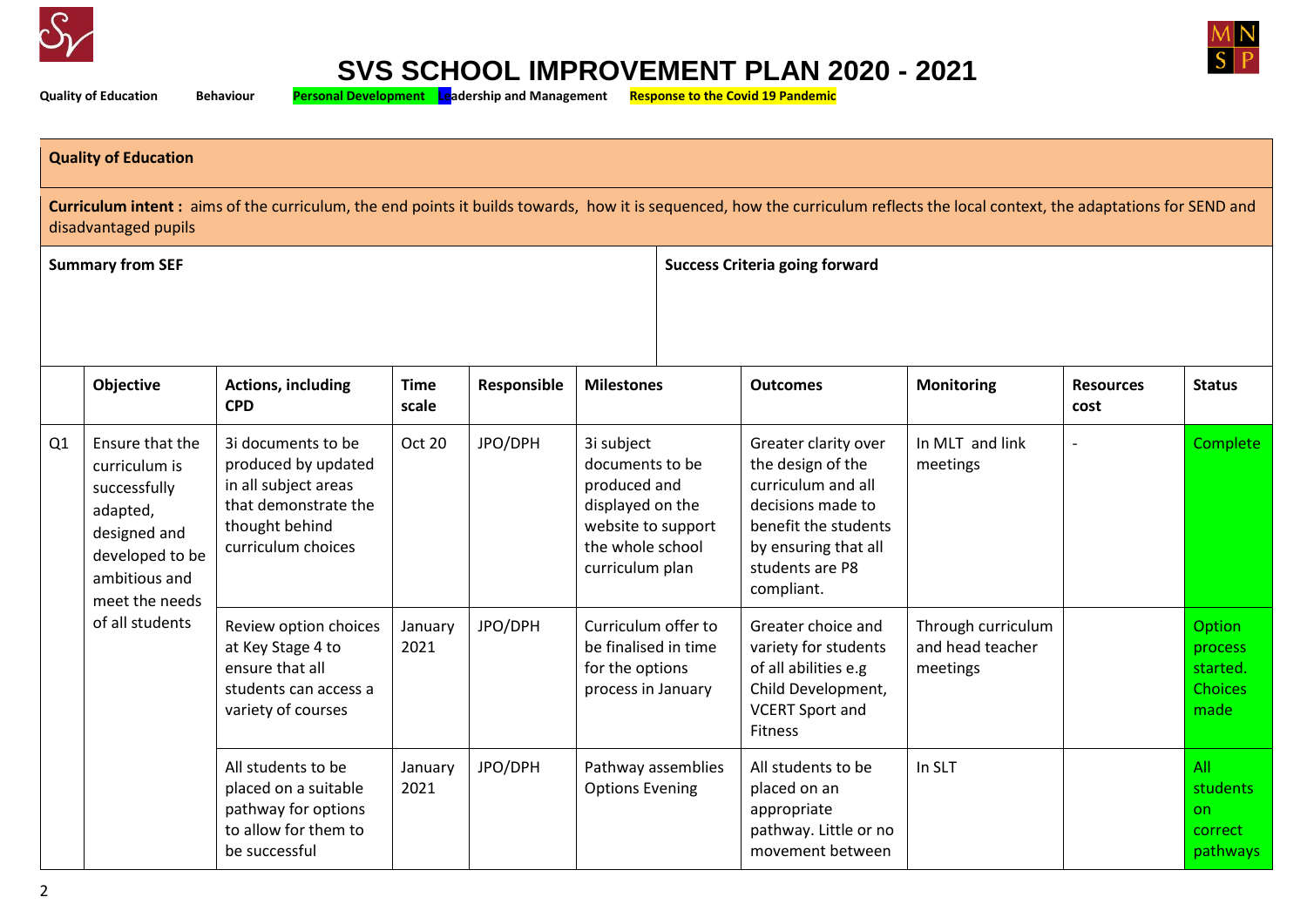



|                |                                                                                                                                               |                                                                                  |             |            |                                                                                                                | options. 100%<br>positive feedback<br>from students on the<br>process                                                                                                         |                                             |     |                                |
|----------------|-----------------------------------------------------------------------------------------------------------------------------------------------|----------------------------------------------------------------------------------|-------------|------------|----------------------------------------------------------------------------------------------------------------|-------------------------------------------------------------------------------------------------------------------------------------------------------------------------------|---------------------------------------------|-----|--------------------------------|
| Q2             | Further<br>enhance<br>schemes of<br>learning that<br>develop<br>students'<br>knowledge,<br>skills and<br>abilities to apply<br>what they know | Ensure that all<br>schemes of learning<br>are compliant with<br>SVS expectations | Dec<br>2020 | JPO/CEV    | Schemes of learning<br>in place ready for<br>each new term                                                     | All schemes of<br>learning to be<br>designed to ensure<br>maximum<br>attainment for ALL<br>students with a key<br>focus on supporting<br>SEND and<br>challenging more<br>able | <b>MLT Meetings</b><br><b>Link Meetings</b> |     | <b>Complete</b>                |
|                | and can do with<br>fluency and<br>independence                                                                                                | Review extended<br>learning projects at<br>KS3                                   | Ongoing     | <b>CEV</b> | Student and parent<br>voice to be collected.                                                                   | Quality of work<br>completed outside of<br>the classroom to be<br>of a higher standard<br>and value<br>Reduction in<br>sanctions issued for<br>lack of homework               | <b>MLT</b>                                  |     | <b>Complete</b>                |
|                |                                                                                                                                               | Knowledge organisers<br>to be produced for all<br>topics to support<br>recall    | Ongoing     | JPO/CEV    | Term 1 KO to be<br>printed ready for<br>September                                                              | Improved recall skills<br>through regular<br>revision and testing<br>in lessons evidenced<br>in books and<br>learning walks                                                   | CEV, JPO                                    |     | <b>Complete</b>                |
| Q <sub>3</sub> | All students to<br>have access to<br>high quality and<br>appropriate<br>careers<br>education that                                             | Benchmark Seven -<br>Encounters with<br>Further and Higher<br>Education          | Ongoing     | MAM/SDA    | Term 4 - ongoing<br>assemblies and<br>workshops through<br>external agencies<br>plus cross-federation<br>links | Improved<br>understanding of<br>options available<br>post 16                                                                                                                  | SDA/MAM/RWI                                 | N/A | <b>CAreers</b><br>week<br>held |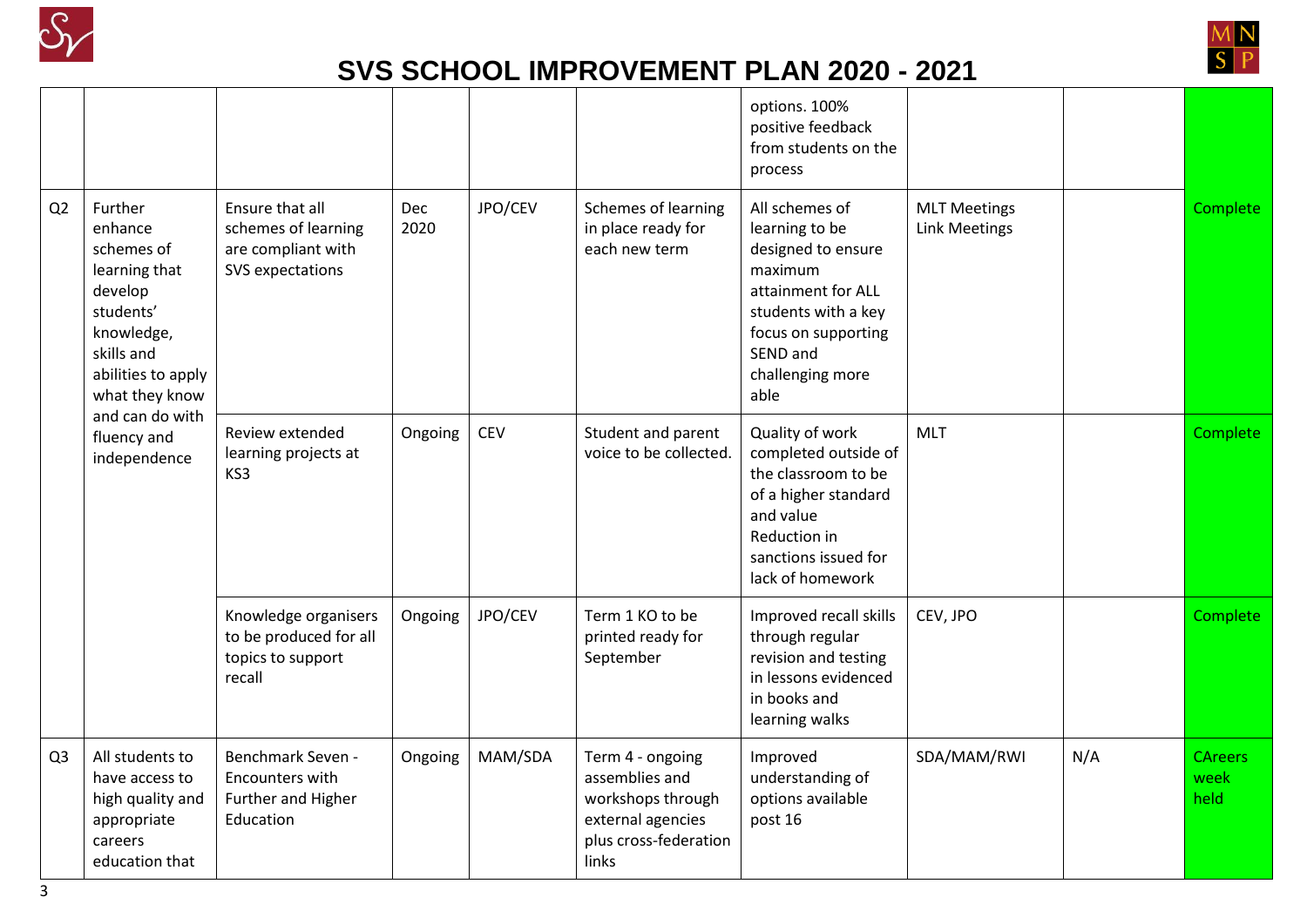



|    | motivates and<br>develops their<br>aspirations                                                                                   | <b>Benchmark Three -</b><br>Addressing the needs<br>of each pupil                                                                                                                          | Ongoing          | MAM/SDA | Term 6 - records of<br>student experiences<br>evidenced                                                 | Record of student<br>participation and<br>experience with<br>possible use of<br>SIMS/PARS PLUS<br>recording of<br>destination for the<br>last three years<br>(RWI). 98+% of<br>destinations collated | SDA/MAM/RWI                                                                                                                                                     | N/A                                                                                                        |                        |
|----|----------------------------------------------------------------------------------------------------------------------------------|--------------------------------------------------------------------------------------------------------------------------------------------------------------------------------------------|------------------|---------|---------------------------------------------------------------------------------------------------------|------------------------------------------------------------------------------------------------------------------------------------------------------------------------------------------------------|-----------------------------------------------------------------------------------------------------------------------------------------------------------------|------------------------------------------------------------------------------------------------------------|------------------------|
|    |                                                                                                                                  | Benchmark Five -<br>Encounters with<br>employers and<br>employees                                                                                                                          | Ongoing          | MAM/SDA | Term 6 - ongoing<br>assemblies and<br>workshops through<br>external agencies<br>PLUS WEX for Year<br>10 | Improved<br>understanding of<br>career opportunities<br>as recorded through<br>survey with 99% of<br>students clear on<br>future options                                                             | SDA/MAM                                                                                                                                                         | N/a                                                                                                        | <b>CAreers</b><br>week |
| Q4 | Ensure that all<br>groups make<br>progress in line<br>with<br>expectation<br>particularly in<br>English and is<br>above national | ACO to give a<br>refresher CPD session<br>to the English<br>department in the<br>September<br>department inset<br>time.                                                                    | Term 1           | ACO/SCH | CPD refresher<br>delivered in<br>September inset                                                        | The English<br>department will have<br>a wider range of<br>strategies to improve<br>the attainment in<br>English.                                                                                    | CEV/ACO to<br>conduct learning<br>walks within the<br>department with a<br>focus on boys'<br>engagement and<br>whether the<br>strategies are being<br>deployed. |                                                                                                            | Complete               |
|    | for 'all' in P8                                                                                                                  | <b>Introduce the National</b><br><b>Literacy Trust Skills</b><br>Academy for boys<br>with low literacy levels<br>in Years 7-9. The<br>programme is<br>designed to<br>encourage students to | Terms 1<br>and 2 | ACO/CEV | Sessions to run<br>weekly and be<br>completed by the<br>end of Term 2.                                  | Students will<br>improve reading<br>ages by 9+months<br>during the<br>programme.<br>Students will have<br>improved literacy<br>levels and                                                            | Reading age test at<br>the start of the<br>unit. Reading age<br>test at the end of<br>Term 2 to assess<br>impact.                                               | £100 for<br>programme<br>(including<br>annual<br>membership<br>to the<br>National<br><b>Literacy Cover</b> |                        |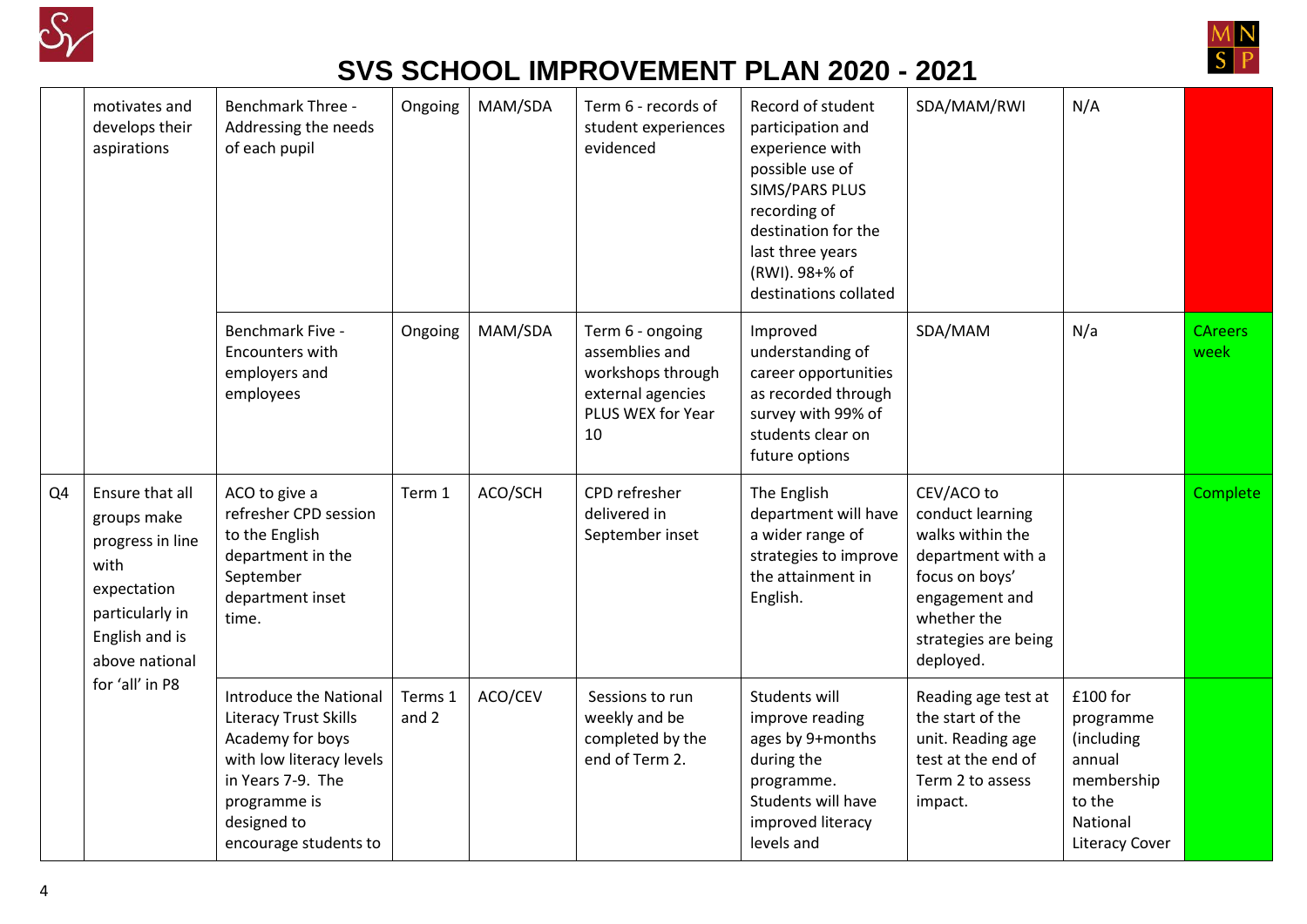



| complete<br>comprehension tasks<br>and reading skill based<br>activities to unlock<br>exclusive video clips<br>on engaging topics<br>such as sports/rapping<br>etc. The programme<br>can be delivered by<br>English teachers in<br>school, and needs 10<br>1 hour sessions to<br>complete.                                                                   |             |         |                                                                                                 | engagement with<br>English.                                                                                                                                                                                     |                                                                                                                                                                                                                                                                                                                                                                                                    | for 10 lessons<br>to enable the<br>sessions to<br>take place<br>Trust). |                                                          |
|--------------------------------------------------------------------------------------------------------------------------------------------------------------------------------------------------------------------------------------------------------------------------------------------------------------------------------------------------------------|-------------|---------|-------------------------------------------------------------------------------------------------|-----------------------------------------------------------------------------------------------------------------------------------------------------------------------------------------------------------------|----------------------------------------------------------------------------------------------------------------------------------------------------------------------------------------------------------------------------------------------------------------------------------------------------------------------------------------------------------------------------------------------------|-------------------------------------------------------------------------|----------------------------------------------------------|
| ACO to run weekly<br>afterschool catch up<br>sessions where English<br>teachers can direct<br>students who do not<br>complete work to the<br>required standard,<br>either academically, or<br>through presentation.<br>Staff will use stickers<br>to mark where work is<br>not of the required<br>standard and set the<br>catch ups for students<br>on PARS. | On<br>going | ACO/CEV | Catch up sessions<br>will commence on<br>09/09/19. They will<br>run weekly on every<br>Tuesday. | All students will<br>repeat work which is<br>below standard to<br>improve attainment.<br>Boys will improve<br>the presentation and<br>quality of their work<br>in English to avoid<br>after school catch<br>ups | Stickers will be<br>used to show<br>where a piece of<br>work needs to be<br>repeated. These<br>will be looked for in<br>book looks, and<br>questioned if an<br>inadequate piece of<br>work was not asked<br>to be repeated.<br>Registers will be<br>taken to ensure<br>students are<br>attending the<br>sessions, and<br>students will be set<br>double HOD<br>detentions if they<br>don't attend. |                                                                         | Set up<br>by ACO<br>and<br>being<br>continue<br>d by JVA |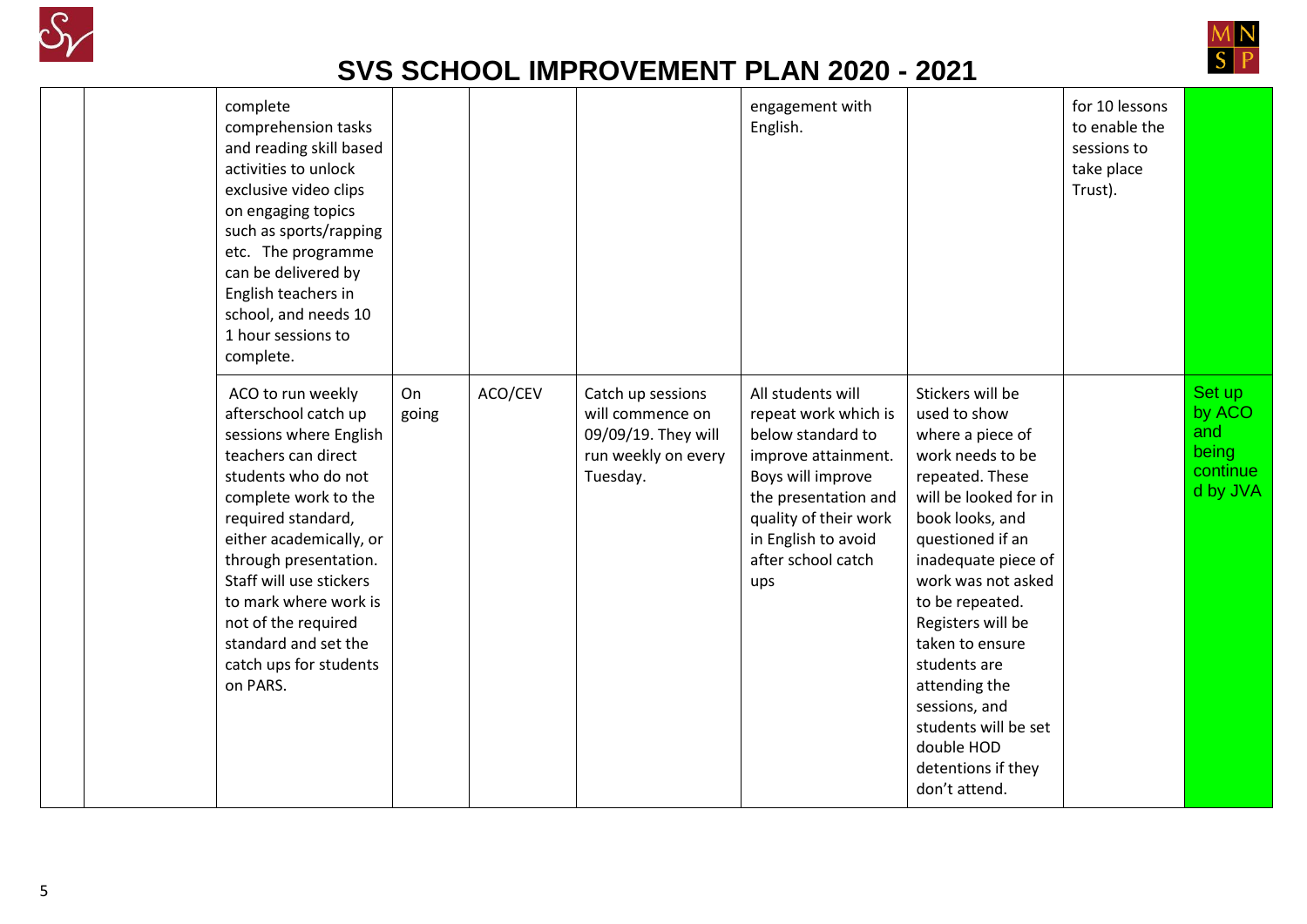



Curriculum Implementation: teachers' subject knowledge, the quality of teaching, the design of lessons and sequences of lessons, use of assessment, match of tasks. quality of teaching of reading, phonics teaching

**Summary from SEF Success Criteria going forward**

|                | <b>Objective</b>                                                                                                                                                                                                             | <b>Actions, including CPD</b>                                                                      | <b>Time</b><br>scale             | Responsible | <b>Milestones</b>                                                                                                            | <b>Outcomes</b>                                                                                                                                                    | <b>Monitoring</b>                                                                        | <b>Resources</b><br>cost | <b>Status</b>                                       |
|----------------|------------------------------------------------------------------------------------------------------------------------------------------------------------------------------------------------------------------------------|----------------------------------------------------------------------------------------------------|----------------------------------|-------------|------------------------------------------------------------------------------------------------------------------------------|--------------------------------------------------------------------------------------------------------------------------------------------------------------------|------------------------------------------------------------------------------------------|--------------------------|-----------------------------------------------------|
| C1             | Further develop<br>teaching and<br>learning so that 90%<br>of lessons are<br>judged at least good<br>and 25%<br>outstanding (Focus:<br>levels of challenge,<br>differentiation<br>(HAPS/LAPS)and<br>literacy<br>development) | Staff INSET on high<br>expectations and<br>outstanding practice,<br>introducing new T&L<br>folders | T1 and<br>T <sub>3</sub>         | <b>CEV</b>  | <b>Staff observations</b><br>Term 2 for appraisals<br>are on target                                                          | Staff observations<br>meet target of 90% of<br>lessons are judged at<br>least good and 25%<br>outstanding                                                          | LT, MLT<br>learning walks<br>and lesson<br>observations<br>Termly T&L<br>record          |                          | Sept<br>and<br>Jan<br><b>INSET</b>                  |
|                |                                                                                                                                                                                                                              | Staff identified to attend<br>for ITP, OTP, ML, SL<br>courses                                      | July<br>Septemb<br>er<br>January | CEV, JPO    | Identify 20% of staff for<br>ITP and OTP courses by<br>January 2021                                                          | 90% of lessons are<br>judged good and 25%<br>outstanding by July                                                                                                   | LT, MLT<br>Termly T&L<br>record                                                          |                          | CEV to<br>follow<br><b>up</b><br>with<br><b>DWL</b> |
|                |                                                                                                                                                                                                                              | T&L groups meet weekly<br>following calendar and<br>termly foci                                    | $T1 - 6$                         | <b>CEV</b>  | All staff complete<br>learning walks, sharing<br>best practice in school<br>by October 2019,<br>January 2020 and May<br>2020 | Level of challenge,<br>differentiation and<br>literacy has improved<br>across the school.<br>Improved student<br>progress in all Year<br>groups against<br>targets | LT, MLT<br>learning walks<br>and lesson<br>observations<br>Student voice<br>T&L calendar |                          | Pause<br>d                                          |
| C <sub>2</sub> | All teachers and<br>leaders to use<br>assessment<br>effectively to help                                                                                                                                                      | Teachers are consistent<br>in using P, P+ and P-                                                   | $T1 - 6$                         | CEV/DPH     | Termly book look<br>schedule is completed<br>in department SEF files<br>and ML handbook                                      | Students know what<br>they are learning and<br>understand how to                                                                                                   | Weekly<br>department<br>and SLT book<br>looks,                                           |                          |                                                     |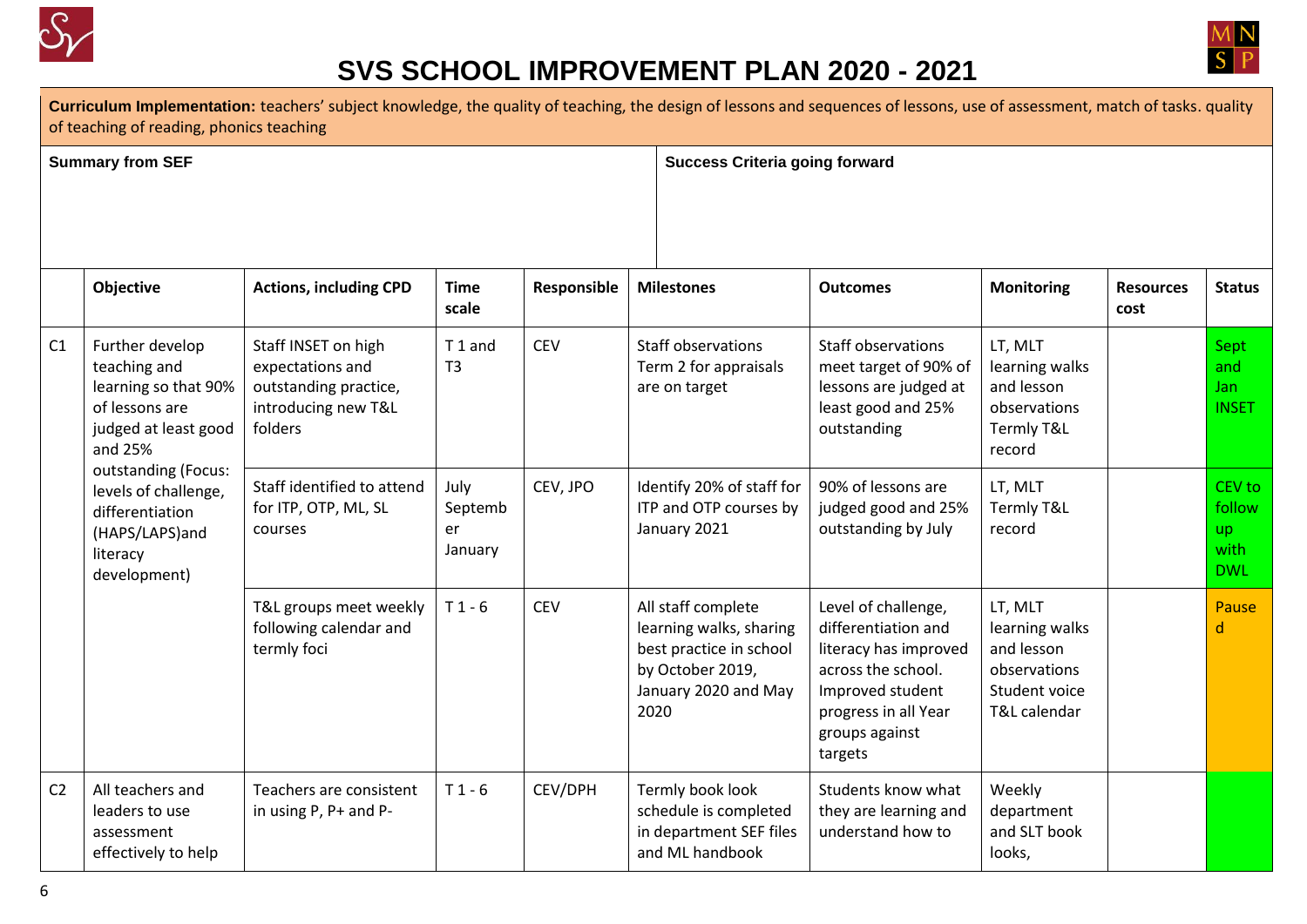



|                | students embed<br>and use knowledge<br>fluently, to check<br>understanding and<br>to inform teaching                                  | Px is used consistently<br>for incomplete work in<br>books                                   |          |            | termly with line<br>manager                                                                  | make further<br>progress                                                                                                    | Learning walks,<br>Lesson<br>observations,<br>Student voice<br>and pupil<br>pursuits                    |  |
|----------------|---------------------------------------------------------------------------------------------------------------------------------------|----------------------------------------------------------------------------------------------|----------|------------|----------------------------------------------------------------------------------------------|-----------------------------------------------------------------------------------------------------------------------------|---------------------------------------------------------------------------------------------------------|--|
|                |                                                                                                                                       | Teacher feedback is<br>formative and includes<br>next steps for students                     | $T1 - 6$ | DPH/CEV    | Weekly department<br>monitoring<br>Termly book looks<br>Whole school book<br>look            | Students know what<br>they are learning and<br>understand how to<br>make further<br>progress, improving<br>student outcomes | Weekly<br>department<br>and SLT book<br>looks,<br>Learning walks,<br>Lesson<br>observations             |  |
|                |                                                                                                                                       | MRA's are scheduled<br>and outcomes are<br>monitored                                         | $T1 - 6$ | DPH/CEV    | MRA's are monitored<br>throughout the year<br>and staff update T&L<br>folders at data points | Staff use MRA and<br>data to demonstrate<br>student progress                                                                | Learning walks<br>Lesson<br>observations<br>SLT, MLT Book<br>looks                                      |  |
| C <sub>3</sub> | Ensure that<br>teaching is designed<br>to help students<br>remember long<br>term content they<br>have been taught<br>and to integrate | All lessons use E, S and C<br>and include<br>personalised, extension<br>and scaffolded tasks | $T1 - 6$ | <b>CEV</b> | Students write E, S and<br>C in book margins<br>demonstrating<br>progress                    | Student progress is<br>explicit in books,<br>demonstrating<br>progress over time<br>and impact in<br>outcomes               | Learning walks,<br>Lesson<br>observations,<br>Book looks &<br>student voice                             |  |
|                | new knowledge into<br>larger ideas                                                                                                    | Recall tasks are explicit<br>and used every lesson                                           | $T1 - 6$ | <b>CEV</b> | Utilising 5 Q's at start<br>and B.O.B.                                                       | Students can recall<br>learning<br>Year group MRA data<br>monitoring<br>demonstrates<br>improvement to<br>recall            | Learning walks,<br>Lesson<br>observations,<br>Book looks,<br>Student voice<br>&<br>MRA data<br>tracking |  |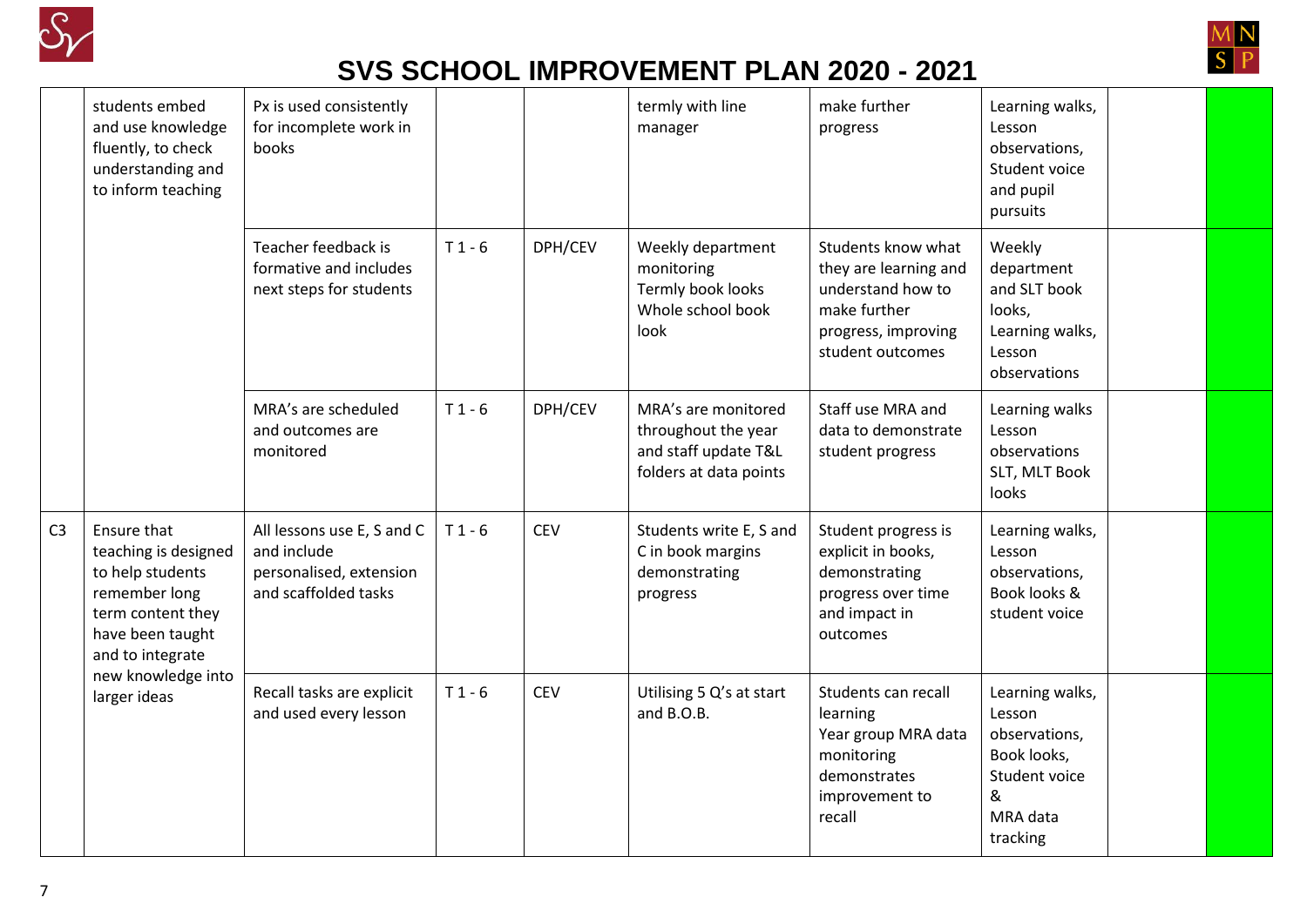



|                |                                                                                                              | Regular tests are<br>structured in SOL and<br>lessons use KO's                        | $T1 - 6$        | <b>CEV</b> | All subjects have KO's<br>and are updated<br>termly on the SVS<br>revision website                                    | Students use KO's to<br>improve recall skills<br>All department SOL<br>are updated termly                 | Student voice,<br>learning walks,<br>lesson<br>observations |  |
|----------------|--------------------------------------------------------------------------------------------------------------|---------------------------------------------------------------------------------------|-----------------|------------|-----------------------------------------------------------------------------------------------------------------------|-----------------------------------------------------------------------------------------------------------|-------------------------------------------------------------|--|
| C4             | Increase articulation<br>of learning by<br>ensuring that the<br>work given to<br>students is                 | During learning walks<br>students are able to<br>articulate what they are<br>learning | $T1 - 6$        | <b>CEV</b> | MLT training Term 1<br><b>Staff training Term 1</b><br>Students in lessons can<br>articulate learning and<br>progress | SLT & Middle Leader<br>drop-ins.                                                                          | Student voice,<br>learning walks,<br>lesson<br>observations |  |
|                | demanding and<br>matches the aims of<br>the curriculum in<br>being coherently<br>planned and                 | Students are expected<br>to verbalise feedback<br>accurately and in detail            | $T1 - 6$        | CEV        | <b>INSET Training in</b><br>September. Staff CPD<br><b>Student assemblies</b>                                         | SLT & Middle Leader<br>drop-ins                                                                           | Student voice,<br>learning walks,<br>lesson<br>observations |  |
|                | sequenced towards<br>cumulatively<br>sufficient<br>knowledge                                                 | Students complete<br>weekly literacy tasks<br>during tutor time                       | $T1-6$          | <b>CEV</b> | Resources supplied and<br>distributed termly,<br>Tutors monitor student<br>progress                                   | Student spelling ages<br>and ability to increase<br>and narrow the gap<br>with their<br>chronological age | Tutor<br>feedback,<br>Termly spelling<br>tests              |  |
| C <sub>5</sub> | Ensure boys are a<br>key focus group so<br>that their writing<br>and learning overall<br>matches that of the | Weekly monitoring of<br>boys books by MLT and<br><b>SLT</b>                           | Ongoing         | CEV/SCH    | SLT & MLT weekly<br>book looks identify<br>students for<br>intervention support                                       | No work is completed<br>below expectation                                                                 | Learning walks,<br>book looks,<br>lesson<br>observations    |  |
|                | best girls - focus on<br>boys in lessons, SLT<br>interview boys and<br>view their books                      | All students complete<br>handwriting assessment                                       | October<br>2020 | CEV/SCH    | New Year 7 assessment<br>September 2020                                                                               | <b>DASH</b> (Detailed<br>Analysis of Speed of<br>Handwriting)<br>assessment                               | Copies of<br>assessment                                     |  |
|                | weekly, etc                                                                                                  | Identified students<br>attend weekly<br>handwriting sessions                          | $T1 - 6$        | CEV/SCH    | Handwriting support<br>sessions are timetabled<br>weekly and progress is<br>monitored                                 | Improved<br>handwriting and<br>presentation of work                                                       | Learning walks,<br>book looks,<br>student voice             |  |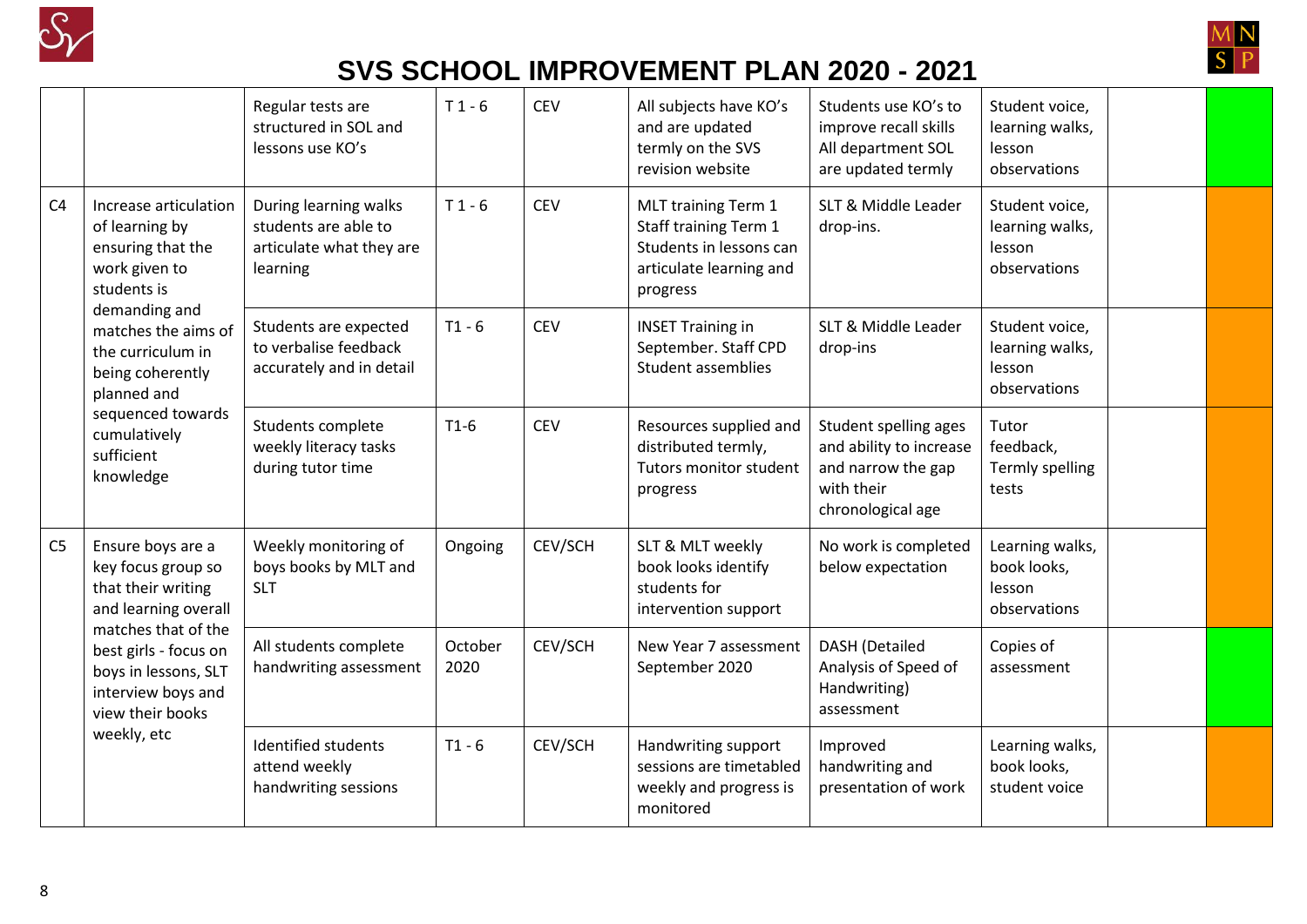



| C <sub>6</sub> | To continue with<br>the scrutiny of:<br>Quality of marking<br>and feedback<br>Presentation of<br>work | Books are monitored<br>weekly by MLT and SLT                                                              | $T1 - 6$ | <b>CEV</b> | T&L calendar published<br>to staff<br>SLT and MLT book look<br>monitoring published<br>and department track<br>sheets updated weekly | Staff follow marking<br>policy                                                                                        | MLT and SLT<br>follow weekly<br>schedule                       | <b>MLT</b><br>has<br>resume<br>this |
|----------------|-------------------------------------------------------------------------------------------------------|-----------------------------------------------------------------------------------------------------------|----------|------------|--------------------------------------------------------------------------------------------------------------------------------------|-----------------------------------------------------------------------------------------------------------------------|----------------------------------------------------------------|-------------------------------------|
|                | Boys handwriting                                                                                      | Staff consistently check<br>work and students re-do<br>work if it isn't complete<br>or to a high standard | $T1 - 6$ | <b>CEV</b> | Staff follow marking<br>policy and check all<br>books and work<br>consistently                                                       | Departments and<br>staff have high<br>expectations of all<br>work produced,<br>including ELP's                        | Learning walks,<br>book looks<br>student voice,<br>MLT and SLT |                                     |
|                |                                                                                                       | Students are supported<br>to improve through<br>attending handwriting<br>groups                           | $T1-6$   | <b>CEV</b> | Students attend<br>handwriting groups<br>during tutor time                                                                           | Students produce<br>work of a high<br>standard in all lessons<br>which is closely<br>monitored<br>throughout the year | Learning walks,<br>book looks<br>student voice,<br>MLT and SLT |                                     |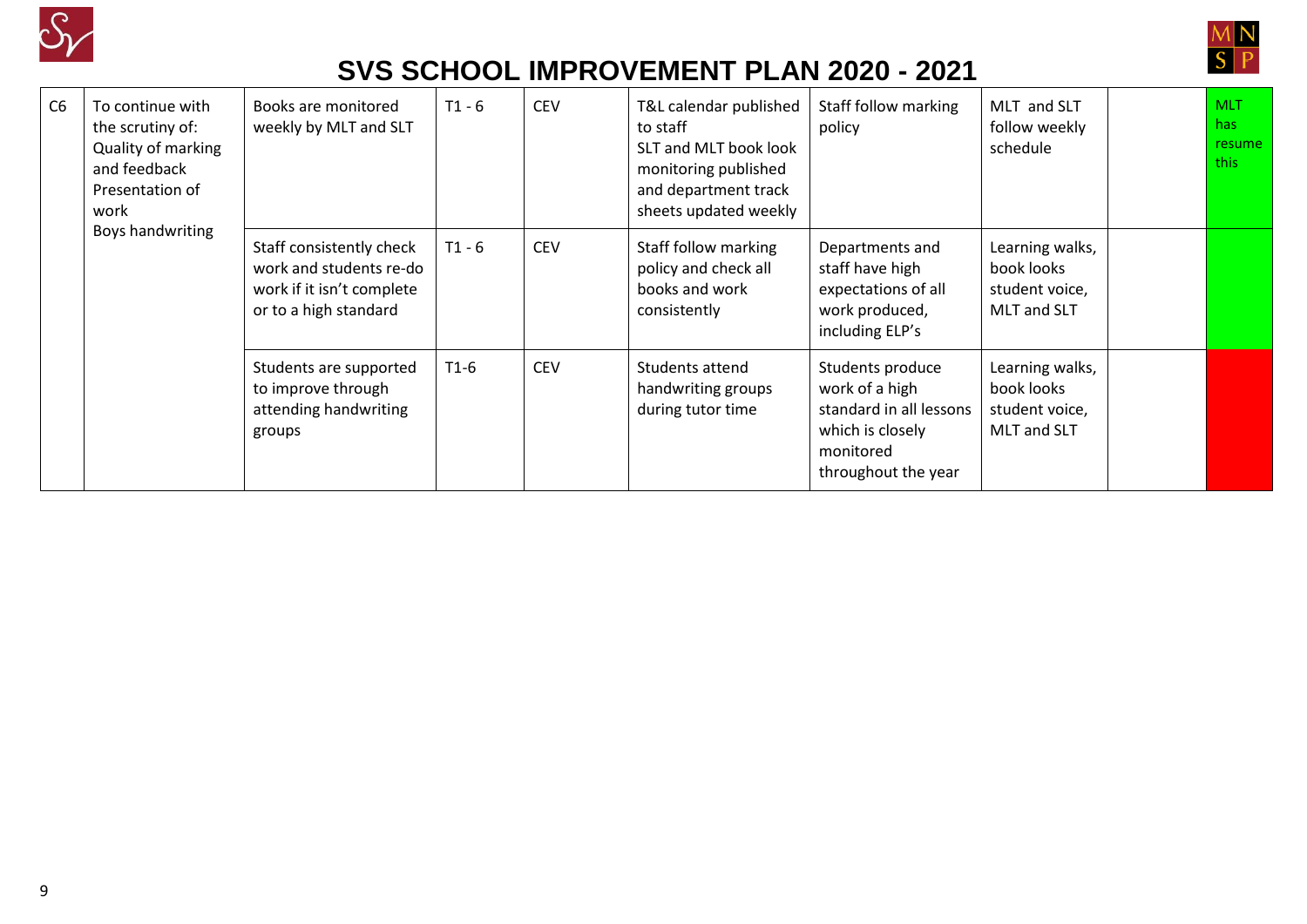



|               | Curriculum impact: Outcomes, especially progress for SEND and disadvantaged pupils, quality of work across the curriculum, pupils' fluency and comprehension in reading<br>and mathematical knowledge, the school's assessment of its curriculum milestones |                                                                                                                                                  |                                             |             |                                                                                           |                                                                                                       |                                                                                                                                       |                                                                |               |  |  |  |  |  |
|---------------|-------------------------------------------------------------------------------------------------------------------------------------------------------------------------------------------------------------------------------------------------------------|--------------------------------------------------------------------------------------------------------------------------------------------------|---------------------------------------------|-------------|-------------------------------------------------------------------------------------------|-------------------------------------------------------------------------------------------------------|---------------------------------------------------------------------------------------------------------------------------------------|----------------------------------------------------------------|---------------|--|--|--|--|--|
|               | <b>Summary from SEF</b>                                                                                                                                                                                                                                     |                                                                                                                                                  |                                             |             |                                                                                           | <b>Success Criteria going forward</b>                                                                 |                                                                                                                                       |                                                                |               |  |  |  |  |  |
|               | Objective                                                                                                                                                                                                                                                   | <b>Actions, including CPD</b>                                                                                                                    | <b>Time</b><br>scale                        | Responsible | <b>Milestones</b>                                                                         | <b>Outcomes</b>                                                                                       | <b>Monitoring</b>                                                                                                                     | <b>Resources</b><br>cost                                       | <b>Status</b> |  |  |  |  |  |
| $\mathbf{11}$ | Progress 8 overall<br>to be 0.3 or above<br>and that all groups<br>are above 0.0 (PP,<br>SEND, Boys and<br>English)                                                                                                                                         | Individual action plans<br>completed with<br>underperforming Y.11<br>students                                                                    | Term 1<br>(action<br>plan<br>complete<br>d) | JPO/SCH     | Action plans to be<br>reviewed / adjusted<br>following data point 1<br>at the ARD Evening | Progress 8 for cohort<br>to be 0.3 or above                                                           | Monitoring of<br>actions plans by<br>SLT/Class<br>teachers<br>SLT data<br>tracking                                                    |                                                                |               |  |  |  |  |  |
|               |                                                                                                                                                                                                                                                             | Targeted intervention put<br>in place by class teachers<br>to accelerate<br>underperforming<br>students' progress                                | Reviewed<br>$T2-5$                          | JPO/SCH     | Action plans to be<br>reviewed and<br>amended following<br>each data point                | All groups to have a<br>p8 score above 0.0                                                            | HOD data<br>Tracking<br>HOD tracking of<br>quality of<br>interventions<br>Learning walks,<br>lesson<br>observations<br>and book looks |                                                                |               |  |  |  |  |  |
|               |                                                                                                                                                                                                                                                             | <b>Quality First Teaching</b><br>presentation / resource<br>packs to be shared with<br>all staff to ensure that the<br>needs of all learners are | Terms 1                                     | JPO/SCH     | September inset<br>training<br>All staff receive<br>resource pack at the<br>start of term | The needs of all<br>learners are met<br>within all lessons<br>Students meet /<br>exceed their targets | Learning walks,<br>Lesson<br>observations<br>and book looks<br>Staff feedback                                                         | Photocopyi<br>ng costs<br>Inset time<br>to deliver<br>sessions |               |  |  |  |  |  |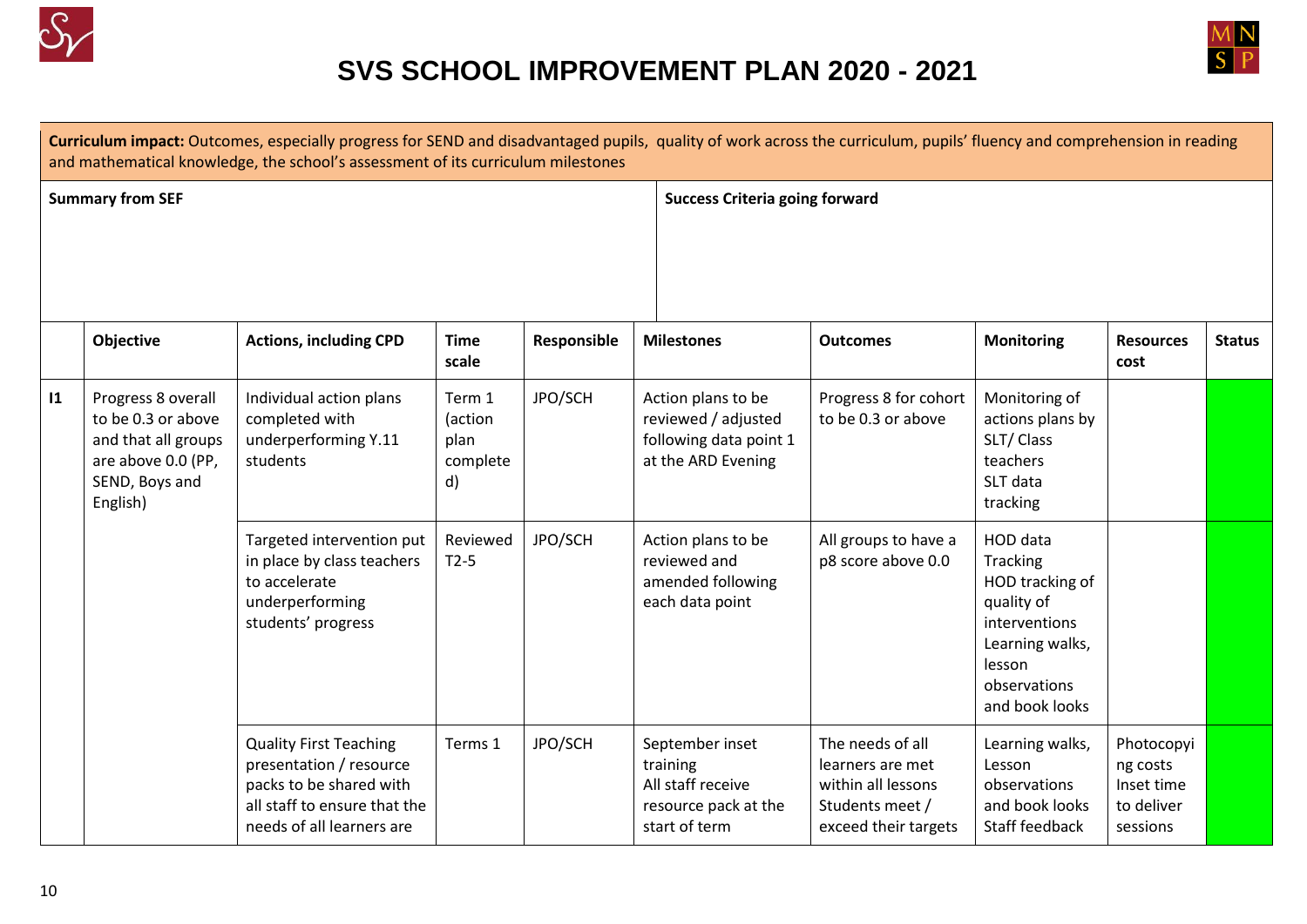



|    |                                                                                            | sufficiently met within<br>the classroom                                                                                     |           |         | Department and<br>school self-evaluation<br>schedule        | Increased<br>confidence in staff<br>regarding support of<br>vulnerable groups       |                                                                                                                                                                                                                           |                                                                                                                                                                                      |                                                              |
|----|--------------------------------------------------------------------------------------------|------------------------------------------------------------------------------------------------------------------------------|-----------|---------|-------------------------------------------------------------|-------------------------------------------------------------------------------------|---------------------------------------------------------------------------------------------------------------------------------------------------------------------------------------------------------------------------|--------------------------------------------------------------------------------------------------------------------------------------------------------------------------------------|--------------------------------------------------------------|
|    |                                                                                            | Compulsory tutoring and<br>mentoring for all LAC<br>/EHCP students in English<br>and Maths                                   | Terms 1-6 | JPO/SCH | Data points<br>Mock examinations                            | Students meet /<br>exceed their targets<br>in English and Maths                     | Intervention<br>sheets<br>competed by<br>tutor and<br>monitored by<br>class teacher<br>and SCH. Data<br>reviewed<br>following each<br>data point<br>Annual review<br>meetings/<br>Forms<br>PP meetings /<br>Forms         | Targeted<br>resources<br>from<br>English and<br>Maths<br>departmen<br>ts<br>Funding for<br>tutoring<br>Staff to<br>lead<br>tutoring<br>sessions<br>Rooms for<br>tutoring<br>sessions | Set up<br>for all<br>studen<br>ts that<br>will<br>engag<br>e |
| 12 | To further develop<br>student literacy<br>and numeracy<br>levels across both<br>key stages | IDL Intervention to be run<br>for all Y7 students<br>achieving below expected<br>standard in numeracy<br>and literacy at KS2 | Terms 1-2 | CEV/SCH | Assessment point at<br>the start and end of<br>intervention | Students will show<br>improvement in<br>their basic literacy<br>and numeracy skills | Single word<br>reading and<br>spelling tests<br>administered at<br>the start and<br>end of<br>intervention for<br>literacy group<br>Numeracy<br>assessment<br>completed at<br>the start and<br>end of<br>intervention for | IDL<br>Interventio<br>n - Catch<br>up money<br>to be used<br>to pay for<br>this<br>resource<br>Access to<br>ICT suites<br>Access to<br>headphone<br>S<br>Staff to<br>lead            |                                                              |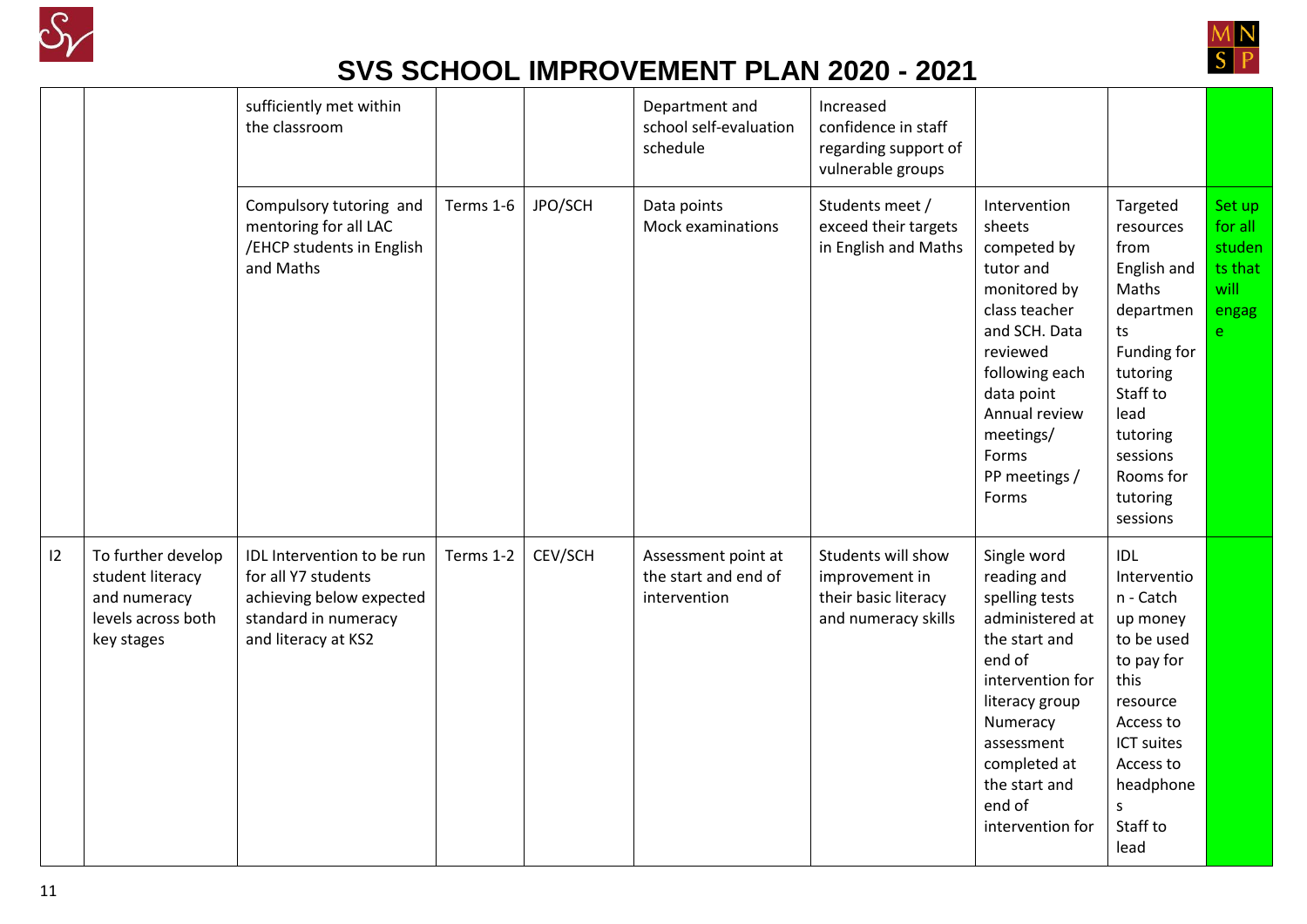



|                                                                                                           |                                        |         |                                                              |                                                                                                                                                               | numeracy<br>group.<br>Number of<br>activities<br>completed by<br>students<br>reviewed.<br>Student voice.<br>Review of data<br>points.                       | sessions.<br>Admin<br>support to<br>put set up<br>student<br>files.                                                                                             |  |
|-----------------------------------------------------------------------------------------------------------|----------------------------------------|---------|--------------------------------------------------------------|---------------------------------------------------------------------------------------------------------------------------------------------------------------|-------------------------------------------------------------------------------------------------------------------------------------------------------------|-----------------------------------------------------------------------------------------------------------------------------------------------------------------|--|
| Weekly tutor sessions to<br>include spelling tests in<br>KS3 and 4                                        | Terms 1-6                              | CEV/SCH | A.M. tutor checks.                                           | Students will show<br>development in their<br>spelling age.<br>Students will have a<br>greater awareness of<br>how to spell subject-<br>specific terminology. | Spelling test-<br><b>Baseline data</b><br>Individual<br>spelling tests                                                                                      | Nfer single<br>word<br>spelling<br>assessment<br>Time to<br>mark /<br>score up<br>assessment<br>S<br>Key word<br>lists from<br>depts.<br>Tutor time<br>sessions |  |
| IDL Intervention to be run<br>for students in Y8 and 9<br>who are underperforming<br>in English and Maths | Terms 3-4<br>(Y8)<br>Terms 5-6<br>(Y9) | CEV/SCH | Assessment point at<br>the start and end of<br>intervention. | Students will show<br>improvement in<br>their basic literacy<br>and numeracy skills.                                                                          | Single word<br>reading and<br>spelling tests<br>administered at<br>the start and<br>end of<br>intervention for<br>literacy group.<br>Numeracy<br>assessment | <b>IDL</b><br>Interventio<br>n - Catch<br>up money<br>to be used<br>to pay for<br>this<br>resource.<br>Access to<br>ICT suites.                                 |  |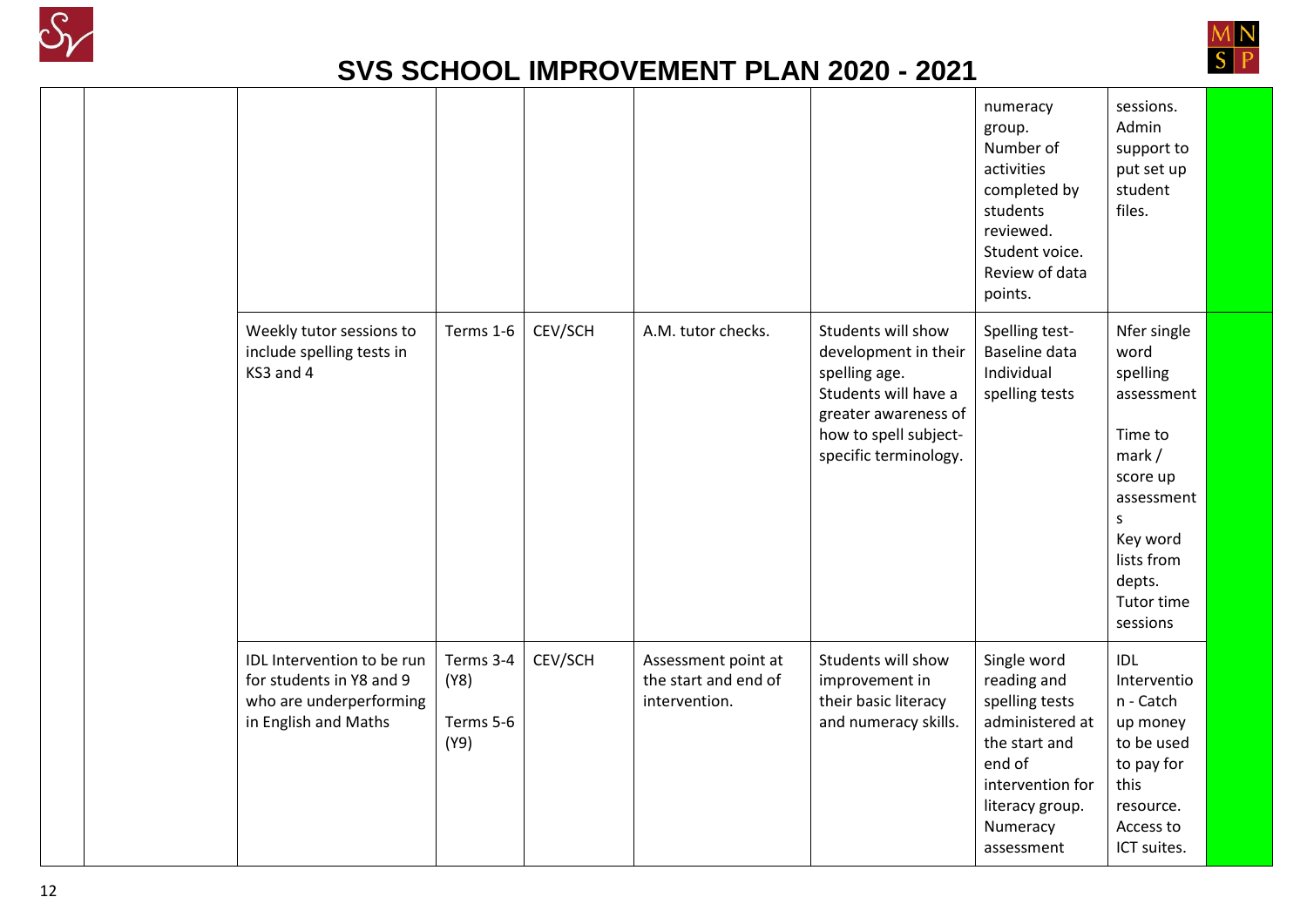



|    |                                                                                       |                                                                           |          |            |                                                   |                                                                                                                       | completed at<br>the start and<br>end of<br>intervention for<br>numeracy<br>group.<br>Review of<br>number of<br>activities<br>completed by<br>students.<br>Student voice.<br>Review of data<br>points. | Access to<br>head<br>phones.<br>Staff to<br>lead<br>sessions.<br>Admin<br>support to<br>put set up<br>student<br>files. |  |
|----|---------------------------------------------------------------------------------------|---------------------------------------------------------------------------|----------|------------|---------------------------------------------------|-----------------------------------------------------------------------------------------------------------------------|-------------------------------------------------------------------------------------------------------------------------------------------------------------------------------------------------------|-------------------------------------------------------------------------------------------------------------------------|--|
| 13 | Continue to<br>improve outcomes<br>in basics measure<br>(standard and<br>good passes) | Fortnightly line<br>management meetings<br>with HOD                       | On-going | <b>JPO</b> | Regular updates on<br>the progress within<br>core | Increase in students<br>obtaining basics at<br>both Grade 4 and<br>Grade 5 to 50% at<br>Grade 4 and 80% at<br>Grade 5 | Progress Data                                                                                                                                                                                         |                                                                                                                         |  |
|    |                                                                                       | Raising Achievement<br>Meetings                                           | On-going | <b>JPO</b> | Joint meetings looking<br>at cross over students  | Reduction in the<br>number of students<br>missing out on one<br>of the measures by<br>10%                             | Progress Data                                                                                                                                                                                         |                                                                                                                         |  |
|    |                                                                                       | Regular meetings with<br>JSC and THE to review<br>progress                | On-going | <b>JPO</b> | Meetings held<br>regularly                        | Improved<br>accountability of<br>MAT roles and<br>student targets met<br>for both English and<br>Maths                | <b>Minutes</b>                                                                                                                                                                                        |                                                                                                                         |  |
| 4  | Further develop<br>the quality of<br>teaching and                                     | Targeted intervention<br>with students on the<br>boundaries of each grade | On-going | JPO/ACO    | Intervention groups to<br>be set up and running   | 5% more students<br>to be moved over                                                                                  | Progress Data                                                                                                                                                                                         |                                                                                                                         |  |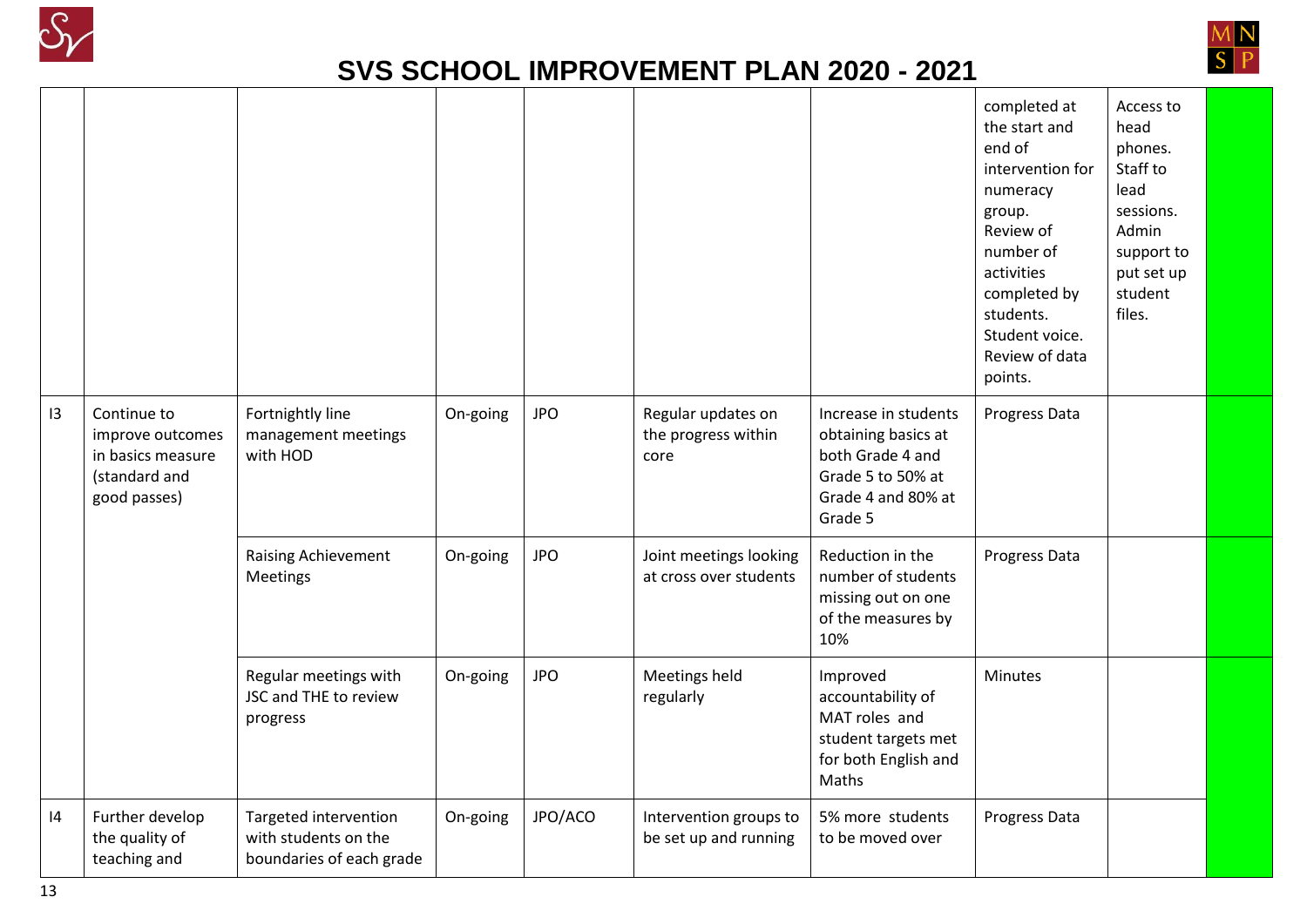



|    | attainment in<br>English. Progress 8<br>to be 0.1 or above                                    |                                                                                        |                 |            |                                                         | the next grade<br>boundary                                                                                           |                                       |                                         |
|----|-----------------------------------------------------------------------------------------------|----------------------------------------------------------------------------------------|-----------------|------------|---------------------------------------------------------|----------------------------------------------------------------------------------------------------------------------|---------------------------------------|-----------------------------------------|
|    |                                                                                               | Improved SEND P8 Score                                                                 | On-going        | ACO/SCH    | Targeted intervention<br>of vulnerable students         | Reduction in the gap<br>between SEND and<br>other students to<br>less than 10%                                       | Progress Data                         |                                         |
|    |                                                                                               | Improved PP P8 Score                                                                   | On-going        | ACO/CEV    | Targeted intervention<br>of vulnerable students         | Reduction in the gap<br>between PP and<br>other students                                                             | Progress Data                         |                                         |
| 15 | Improve outcomes<br>in subject areas<br>that are below<br>FFT20                               | Hold exams analysis<br>meetings with all subject<br>leaders and link members<br>of SLT | Term 1          | <b>JPO</b> | <b>Detailed Exams</b><br>Analysis booklets<br>completed | Clearer<br>understanding of the<br>reasons behind<br>underperformance<br>and an action plan to<br>rectify the issues | Exams analysis<br>meetings            |                                         |
|    |                                                                                               | <b>Under performing Heads</b><br>of Subject to present to<br><b>LGB</b>                | Term 1<br>and 2 | <b>JPO</b> | Presentations                                           | LGB to have a<br>detailed<br>understanding of the<br>key points to enable<br>them to act as a<br>critical friend     | <b>LGB</b> minutes                    |                                         |
|    |                                                                                               | MER's to be prioritised in<br>underperforming subjects                                 | Term 1<br>and 2 | <b>JPO</b> | MERS carried out                                        | Clear action plan for<br>improvement                                                                                 | MER paperwork                         |                                         |
| 16 | To continue to<br>narrow the gap to<br>ensure that all<br>students at all<br>entry levels are | <b>Raising Achievement</b><br><b>Team Meetings</b>                                     | Terms 1-6       | SCH/JPO    | Data analysis after<br>each data drop                   | Accountability of<br>MLT and KSL's in<br>relation to progress<br>to increase<br>attainment                           | Minutes of<br>meetings and<br>agendas |                                         |
|    | making progress at<br>least in line with<br>age related                                       | Leadership Team<br>Assemblies to all year<br>groups on Attainment                      | Terms 1-6       | SCH/JPO    | Assembly programme<br>shared and updated                | Students increased<br>awareness of actions                                                                           | Assembly<br>programme                 | <b>No live</b><br>assem<br><b>blies</b> |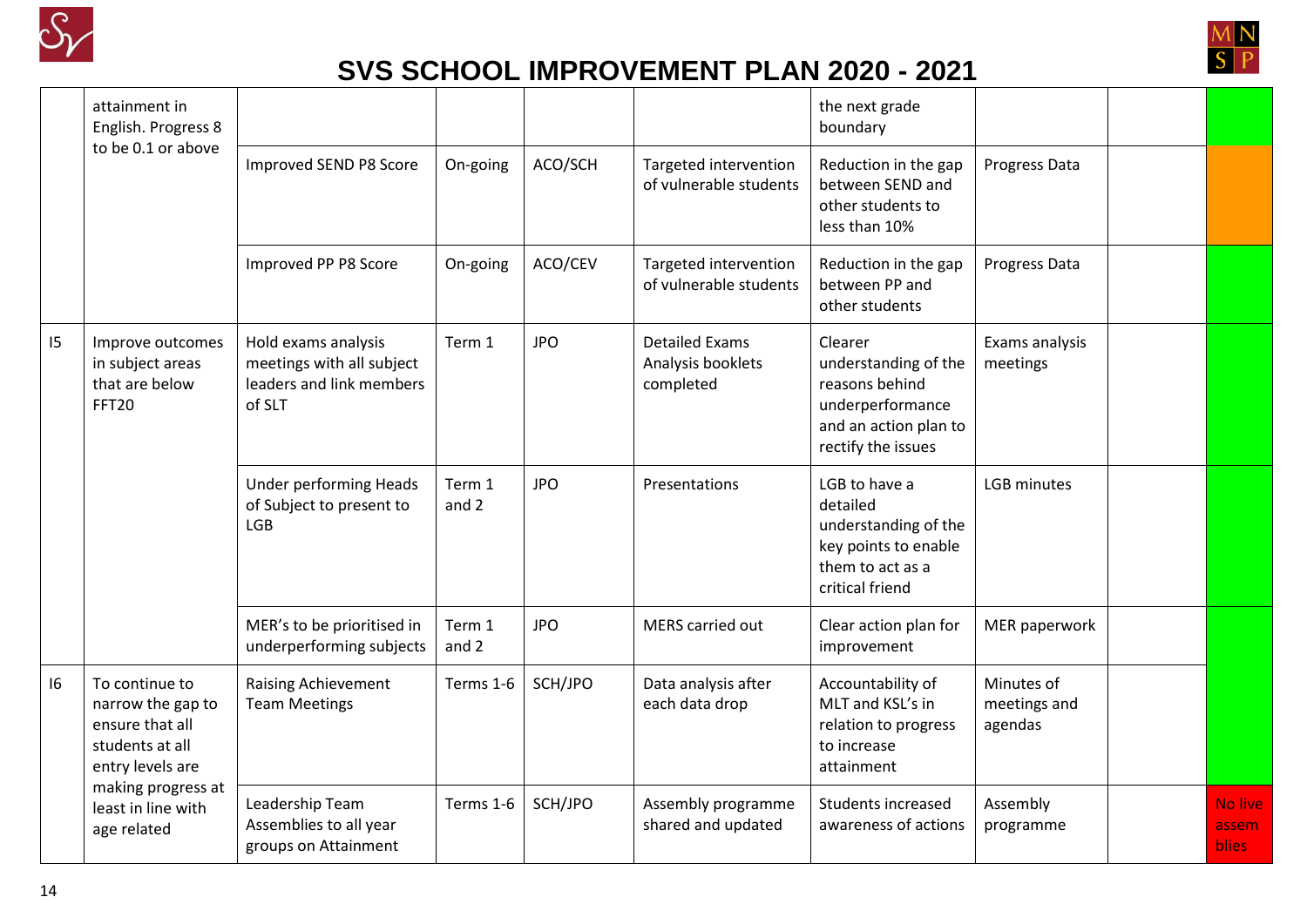



| expectations based<br>on their level of<br>entry | and Skills for learning/<br>revision                                                                                                                                                                                              |           |         | by members of LT at<br>the start of September                                                          | required to increase<br>achievement                                                                                                                                                                                                                               | Data analysis<br>after each data<br>point                                                                | due to<br>C19 |
|--------------------------------------------------|-----------------------------------------------------------------------------------------------------------------------------------------------------------------------------------------------------------------------------------|-----------|---------|--------------------------------------------------------------------------------------------------------|-------------------------------------------------------------------------------------------------------------------------------------------------------------------------------------------------------------------------------------------------------------------|----------------------------------------------------------------------------------------------------------|---------------|
|                                                  | <b>Quality First Teaching</b><br>booklets shared with all<br>teachers and HOD<br>HOD and class teachers to<br>offer targeted support /<br>intervention to<br>underperforming<br>students in KS3 and 4<br>following each data drop | Terms 1-6 | SCH/JPO | September inset-<br>training Quality First<br><b>Teaching</b><br>Data analysis after<br>each data drop | Accountability of<br>MLT and class<br>teachers in relation<br>to progress to<br>increase attainment<br>Earlier intervention<br>at Wave 1 and<br>interventions put in<br>place to accelerate<br>underperforming<br>students<br>Students' progress in<br>attainment | Data analysis<br>after each data<br>point<br>Learning walks,<br>lesson<br>observations<br>and book looks |               |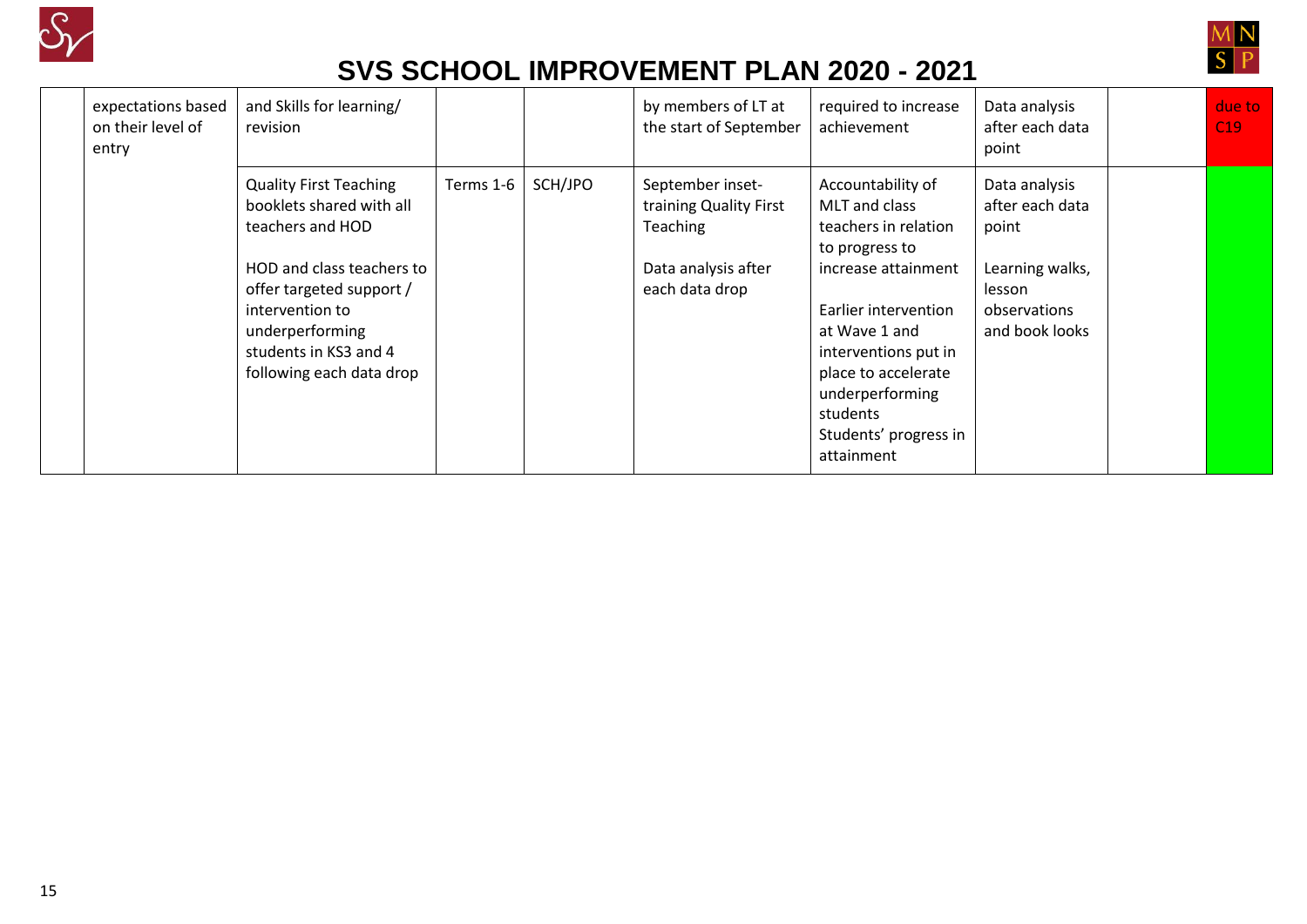



**Behaviour:** behaviour, ethos and attitudes to learning, use of exclusions, attendance, bullying and discrimination

**Summary from SEF Success criteria going forward** 

|           | Objective                                                                                                                                               | <b>Actions, including</b><br><b>CPD</b>                                                                           | <b>Time scale</b>              | Responsible | <b>Milestones</b>                                                            | <b>Outcomes</b>                                                                                                                        | <b>Monitoring</b>                                          | <b>Resources</b><br>cost | <b>Status</b>     |
|-----------|---------------------------------------------------------------------------------------------------------------------------------------------------------|-------------------------------------------------------------------------------------------------------------------|--------------------------------|-------------|------------------------------------------------------------------------------|----------------------------------------------------------------------------------------------------------------------------------------|------------------------------------------------------------|--------------------------|-------------------|
| <b>B1</b> | Embed the new<br>behaviour policy<br>effectively<br>across the<br>school with the<br>aim of: Greater<br>empowerment<br>of staff<br><b>Reduction low</b> | Refresh training<br>on the Behaviour<br>Policy                                                                    | Sept 2020                      | <b>MAM</b>  | Training carried out                                                         | Reduced recidivism.<br>Clear and coherent<br>understanding of<br>rules & expectations.<br>FTE <8% cohort.                              | Termly<br>Behaviour<br>Review                              |                          |                   |
|           | level disruptive<br>behaviours                                                                                                                          | Deliver multiple<br><b>INSET sessions to</b><br>train staff on<br>positive, relational<br>behaviour<br>management | Sept 2019-<br><b>June 2020</b> | <b>MAM</b>  | INSET booked for Sept +<br><b>Tutor Meeting slots</b><br>throughout the year | Fewer high-tariff<br>incidents.<br>FTE $<8\%$<br>Iso < 300<br>Exits <1000<br>Reduce recidivism -<br>Repeat FTE < 3%                    | Termly<br>Behaviour<br>Review<br>Staff behaviour<br>survey |                          |                   |
| <b>B2</b> | To continue to<br>cultivate the<br>ethos of<br>inclusivity and<br>tolerance                                                                             | Further develop<br>LGBTQ+ inclusivity<br>work                                                                     | $T1-6$                         | MAM/ALA     | Maintain work of<br><b>Straight-Gay Alliance</b><br>weekly                   | Whole-school<br>campaign for Pride<br>leading to greater<br>acceptance of LGBTQ<br>- fewer than 10<br>homophobic<br>incidents recorded | Attendance at<br><b>GSA</b>                                |                          | <b>Focus week</b> |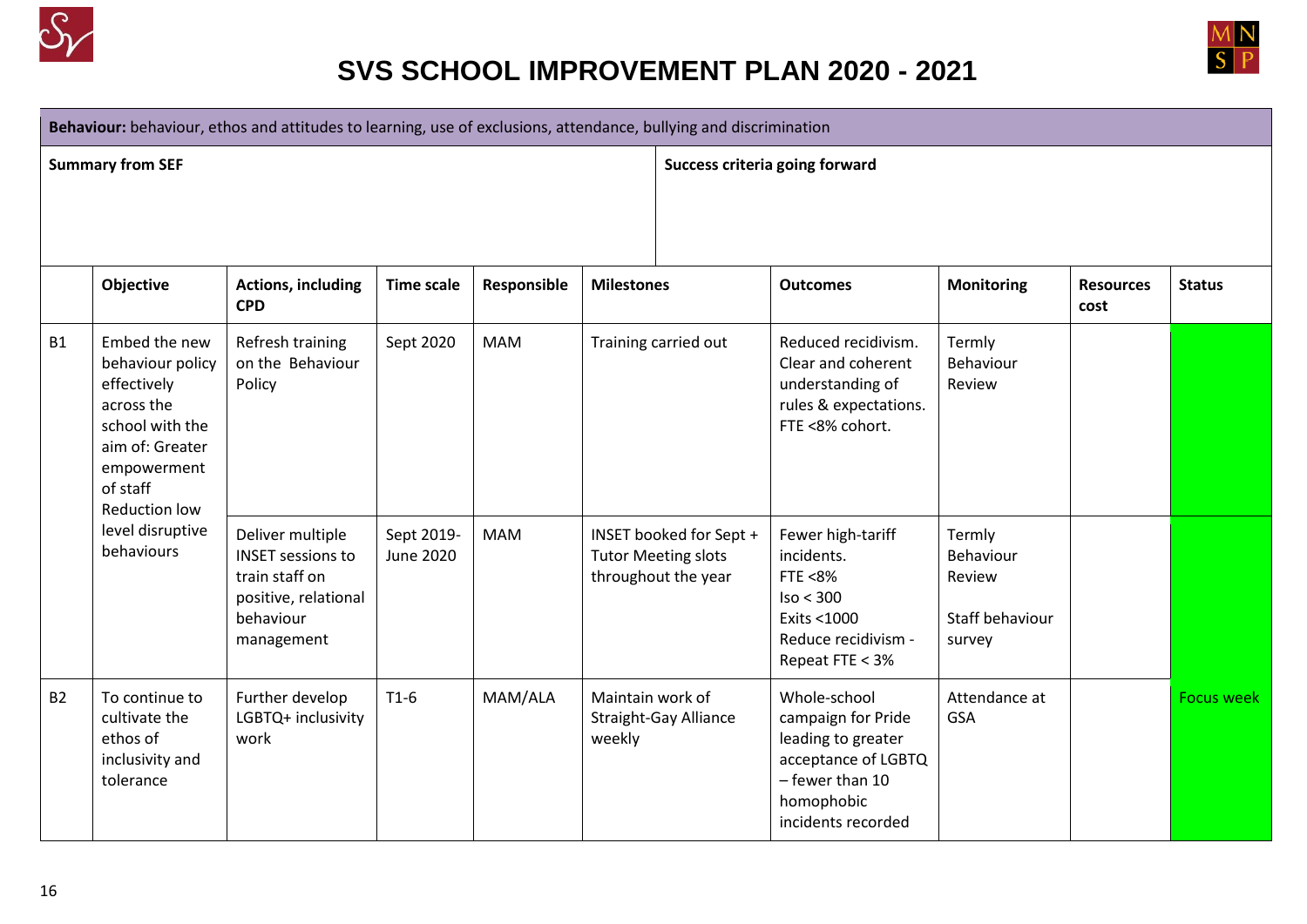



|                |                                                                                                                                                                                         | Reduce FTE to<br>ensure all are<br>included in<br>education                                                                                                                                                    | $T1-6$   | <b>MAM</b>             | Termly data capture                                                                             | FTE data.<br>X-Mat isolation<br>increased (up to 5%<br>cohort)<br>PSP for all FTE<br>students.                                                        | FTE Data less<br>than 8%                                                | Covid<br>impacted    |
|----------------|-----------------------------------------------------------------------------------------------------------------------------------------------------------------------------------------|----------------------------------------------------------------------------------------------------------------------------------------------------------------------------------------------------------------|----------|------------------------|-------------------------------------------------------------------------------------------------|-------------------------------------------------------------------------------------------------------------------------------------------------------|-------------------------------------------------------------------------|----------------------|
|                |                                                                                                                                                                                         | Increase take-up<br>of extra-curricular<br>activities to<br>include all in<br>school culture                                                                                                                   | $T1-6$   | MAM/CEV                | Wider variety of<br>activities available from<br>subjects<br>Scheduled termly and<br>publicised | 60% of students have<br>attended activities<br>within the year                                                                                        | Staff monitoring<br>attendance of<br>clubs<br>$T2, 4$ and $6$<br>survey | Affected by<br>Covid |
| B <sub>3</sub> | Guarantee<br>monitoring,<br>evaluation and<br>review remains<br>a high priority<br>with the aim of<br>there being a<br>demonstrable<br>improvement in                                   | Use of new<br>behaviour policy<br>with 'reasonable<br>adjustments' for<br>LAC/SEND/PP.<br>Introduction of<br>Reparative<br>Discussions to<br>reduce recidivism.                                                | On going | MAM/SCH/<br><b>CEV</b> | Staff INSET on<br><b>Reparative Discussions</b>                                                 | Termly data report of<br>FTE date in line with<br>targets above.<br>Governors report.<br>SLT to support staff<br>by covering classes<br>to enable RD. | RD paperwork<br>in student files                                        |                      |
|                | the behaviour<br>and attendance<br>of students who<br>have particular<br>needs by:<br>Ensuring<br>persistent<br>absence<br>remains below<br>national<br>Increasing the<br>attendance of | Monitor<br>attendance<br>weekly.<br>Run attendance<br>clinics, especially<br>for PP students to<br>raise awareness of<br>attendance levels.<br>Ensure consistency<br>of Attendance<br>Interventions<br>through | On going | MAM/SCH/<br><b>CEV</b> | Meet with CMES to<br>discuss new policy                                                         | Termly data report.<br>Governors report to<br>track a narrowing of<br>the gap between<br>attendance of whole<br>school and<br>vulnerable groups.      | Weekly review<br>of attendance<br>levels                                |                      |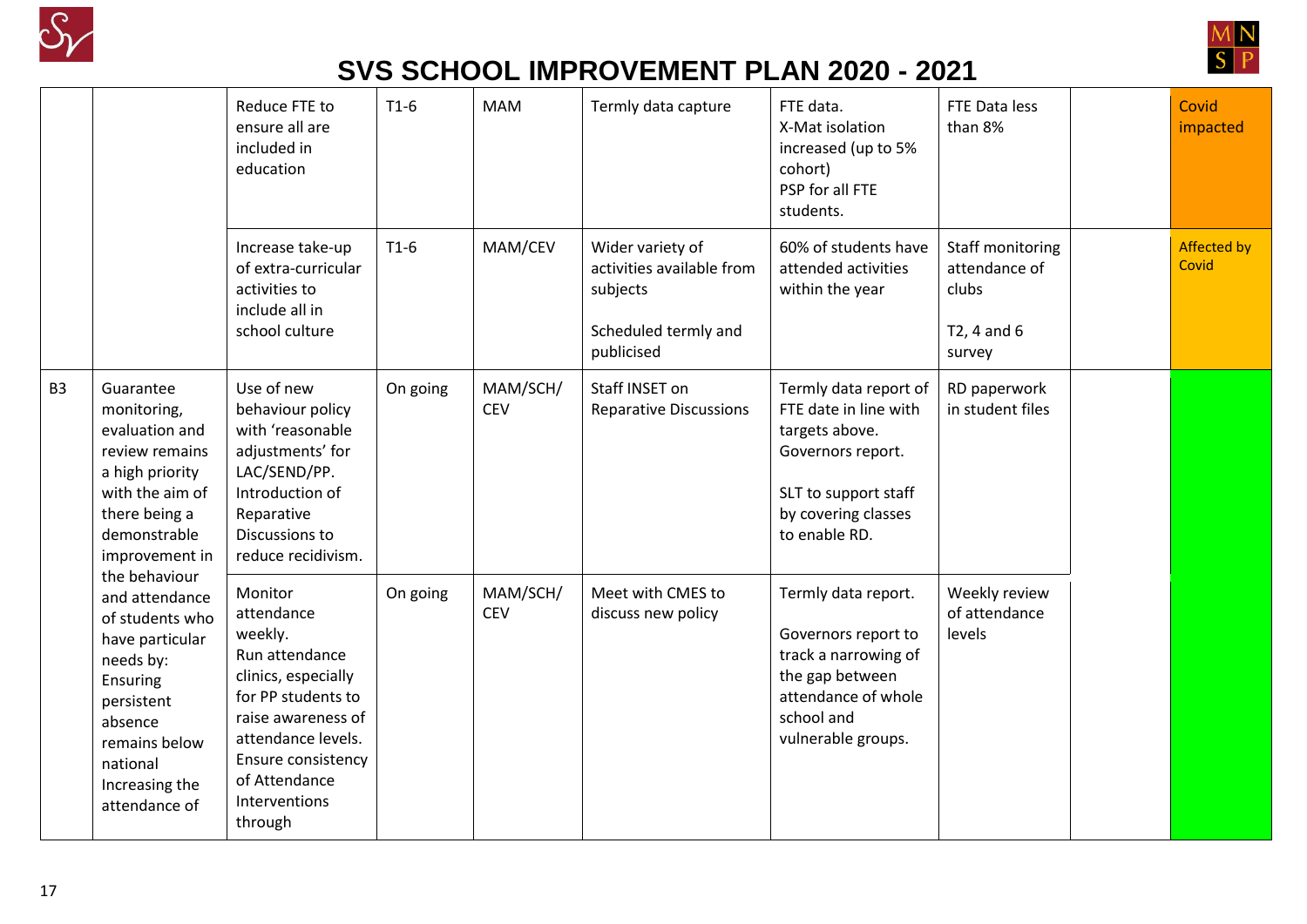



| vulnerable<br>groups Exclusion<br>of vulnerable<br>groups reduces | fortnightly<br>meetings.                                                                                                                                                                   |          |                        |                                                                                                                     |                                                                                                                                                                                                                                                            |                                                |  |
|-------------------------------------------------------------------|--------------------------------------------------------------------------------------------------------------------------------------------------------------------------------------------|----------|------------------------|---------------------------------------------------------------------------------------------------------------------|------------------------------------------------------------------------------------------------------------------------------------------------------------------------------------------------------------------------------------------------------------|------------------------------------------------|--|
|                                                                   | Avoid FTE for<br>PP/FSM/SEND/LAC<br>wherever possible<br>through<br>alternative<br>consequences.<br>Avoid escalation of<br>consequences<br>through intelligent<br>behaviour<br>management. | On going | MAM/SCH/<br><b>CEV</b> | <b>INSET behaviour</b><br>training.<br><b>Tutor Team training</b><br>sessions to develop<br>expertise of all staff. | Reduced<br>FTE/Isolation/Exits.<br>FTE $<8\%$<br>Iso < 300<br>Exits <1000<br>Reduce recidivism -<br>Repeat FTE < 3%<br>Students spend more<br>time in lessons.<br>Disruption reduced.<br>Progress enhanced,<br>especially for most<br>vulnerable students. | Behaviour data<br>from PARS<br>(termly review) |  |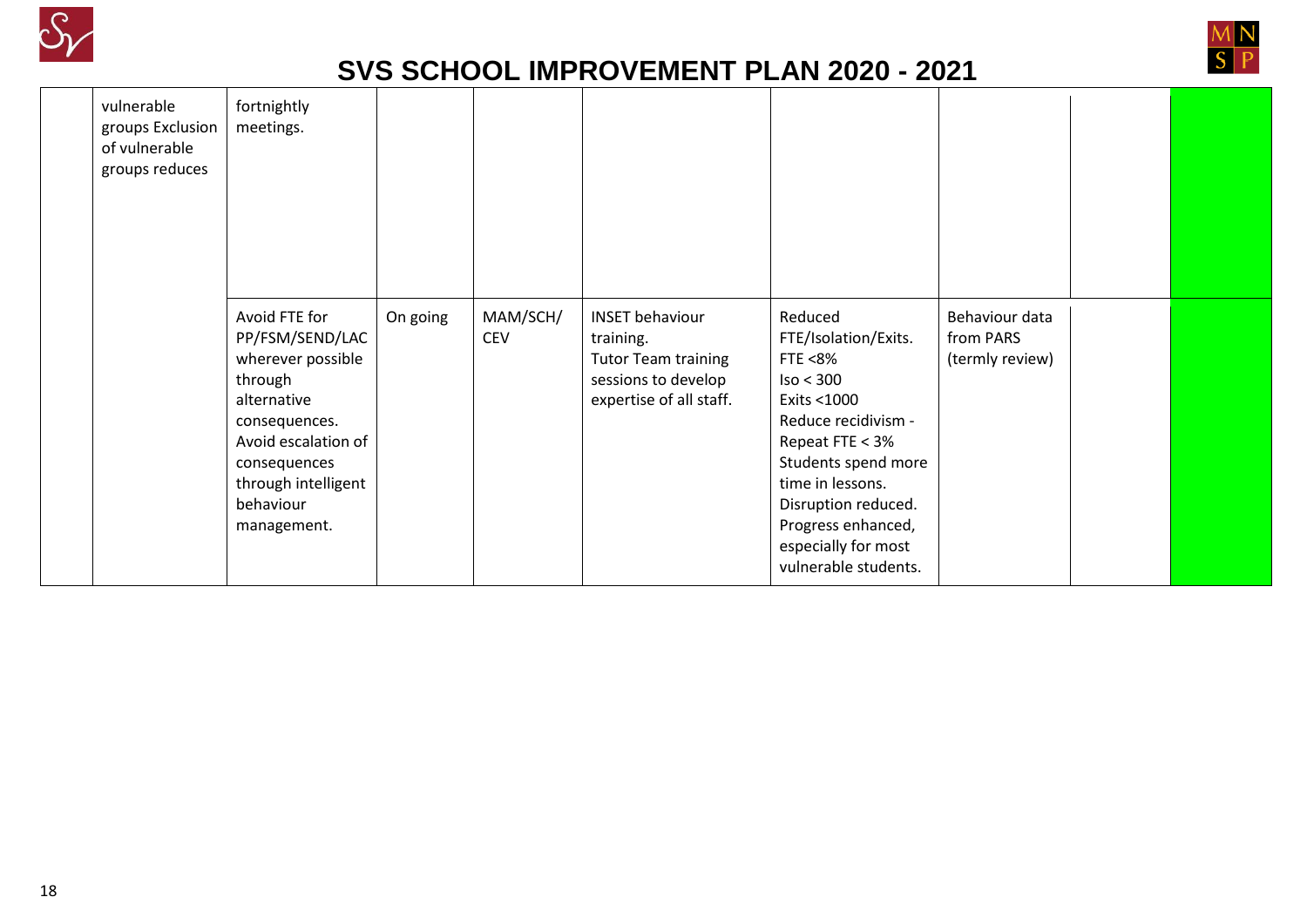



|                                  | Personal Development: British values, equalities, inclusion, character development, confidence and resilience, keeping safe, keeping healthy, healthy relationships, transition |
|----------------------------------|---------------------------------------------------------------------------------------------------------------------------------------------------------------------------------|
| to next stage, careers education |                                                                                                                                                                                 |
|                                  |                                                                                                                                                                                 |

| <b>Summary from SEF</b> |                                                                      |                                                                                                                                                   |                   |             |                   | Success criteria going forward                             |                                                              |                               |                       |                                           |
|-------------------------|----------------------------------------------------------------------|---------------------------------------------------------------------------------------------------------------------------------------------------|-------------------|-------------|-------------------|------------------------------------------------------------|--------------------------------------------------------------|-------------------------------|-----------------------|-------------------------------------------|
| Objective               |                                                                      | <b>Actions, including CPD</b>                                                                                                                     | <b>Time scale</b> | Responsible | <b>Milestones</b> |                                                            | <b>Outcomes</b>                                              | <b>Monitoring</b>             | <b>Resources cost</b> | <b>Status</b>                             |
| P1                      | Promote<br>physical activity<br>and enrichment<br>activities for all | Termly programme<br>published in school<br>and shared to<br>parents                                                                               | On going          | MAM/CEV     | Y7 FOD trip       | Newsletter schedules                                       | Over 50 % students<br>complete extra-<br>curricular          | Registers<br>Student<br>voice |                       | <b>Started</b><br>again<br>post<br>Easter |
|                         |                                                                      | MAM/CEV<br>Activities week<br>Launch<br>T <sub>2</sub><br>includes in school<br>and out of school<br>Delivered<br>T <sub>6</sub><br>opportunities |                   | School camp |                   | Strong enrichment<br>opportunities<br>accessed by all KS3. | Records of<br>student<br>attendance<br>to trips by<br>groups |                               |                       |                                           |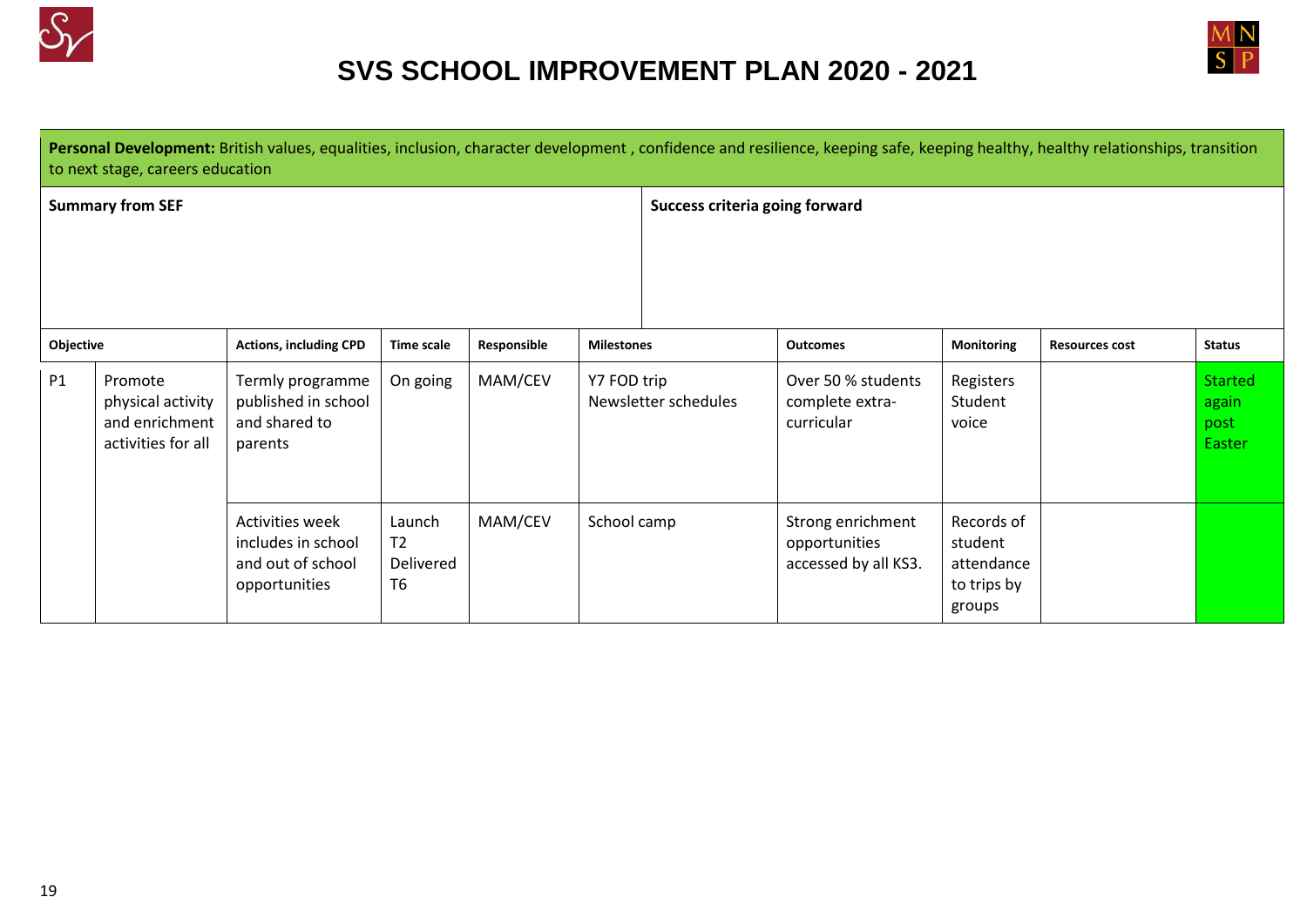



| <b>P2</b>      | To provide<br>students with<br>meaningful<br>opportunities to<br>understand how<br>to be<br>responsible,<br>respectful,<br>active citizens<br>who contribute<br>positively to<br>society | Assembly<br>programme,<br>including<br>environmental and<br>charitable concerns<br>such as<br>homelessness,<br>poverty etc. | Weekly         | <b>MAM</b> | Programme organised in<br>Sept 2020                | Develop awareness<br>of responsibility to<br>others, support for<br>those less fortunate,<br>responsibility for the<br>environment.<br>Measured through<br>charitable<br>contributions of the<br>school and greater<br>student awareness<br>of the needs of<br>those less fortunate<br>than themselves.<br>60% of the cohort to<br>be involved in<br>activities that<br>promote inclusion<br>and tolerance. | Student<br>voice<br>Programm<br>es of<br>activities<br>available |            |                            |
|----------------|------------------------------------------------------------------------------------------------------------------------------------------------------------------------------------------|-----------------------------------------------------------------------------------------------------------------------------|----------------|------------|----------------------------------------------------|-------------------------------------------------------------------------------------------------------------------------------------------------------------------------------------------------------------------------------------------------------------------------------------------------------------------------------------------------------------------------------------------------------------|------------------------------------------------------------------|------------|----------------------------|
| P <sub>3</sub> | Students know<br>how to discuss<br>and debate<br>issues and ideas<br>in a considered                                                                                                     | Use of Student<br>Forum, Student<br>Voice given higher<br>profile.                                                          | Termly         | <b>MAM</b> | Meetings with HOY/HOKS<br>termly to discuss issues | Improve<br>opportunities for<br>students to be heard<br>and alter working<br>systems in school.                                                                                                                                                                                                                                                                                                             | <b>Minutes</b><br>from<br>meetings &<br>changes<br>made.         | Time       |                            |
|                | way                                                                                                                                                                                      | PSHE curriculum<br>and Ethics lessons<br>in Y10 curriculum                                                                  | On going       | <b>MAM</b> | Curriculum plan                                    | Clear provision for<br><b>PSHE</b>                                                                                                                                                                                                                                                                                                                                                                          | Lesson<br>obs/<br>learning<br>walks                              |            |                            |
|                |                                                                                                                                                                                          | Battle of the books.                                                                                                        | T <sub>6</sub> | MAM/KCO    | Ensure enrichment<br>opportunity occurs            | Able students<br>afforded opportunity<br>to broaden horizons<br>and deepen learning.                                                                                                                                                                                                                                                                                                                        | <b>Booked</b><br>entry                                           | Time/cover | Centurion<br><b>Awards</b> |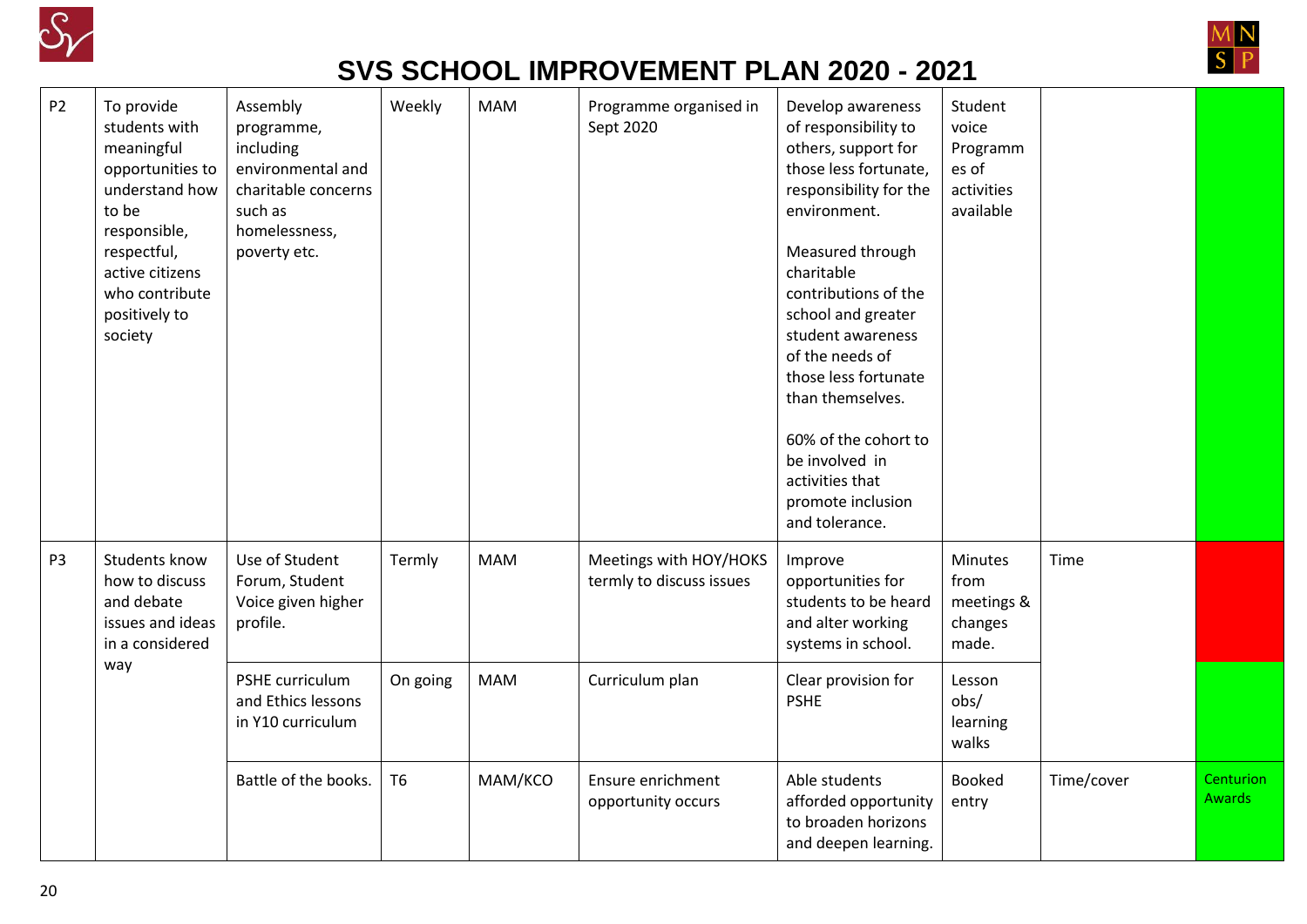



| <b>P4</b>      | To ensure that<br>all students<br>have a clear<br>understanding<br>of British values                    | Assembly on British<br>Values                                                                                           | <b>T4</b> | MAM/SGU | Booked in rota                                                                                                                   | Clear explanation of<br><b>British Values and</b><br>100% of students to<br>be able to report<br>how they relate to<br>their daily life.        | Assembly<br>complete                               | Covid                                                                      |
|----------------|---------------------------------------------------------------------------------------------------------|-------------------------------------------------------------------------------------------------------------------------|-----------|---------|----------------------------------------------------------------------------------------------------------------------------------|-------------------------------------------------------------------------------------------------------------------------------------------------|----------------------------------------------------|----------------------------------------------------------------------------|
|                |                                                                                                         | PSHE curriculum<br>lessons on British<br>Values                                                                         | On going  | MAM/SGU | Curriculum plan                                                                                                                  | Clear provision for<br><b>PSHE</b>                                                                                                              | Lesson<br>obs/<br>learning<br>walks                |                                                                            |
|                |                                                                                                         | Cultural<br>experiences -<br>Foreign students<br>on roll.                                                               | On going  | MAM/SGU | Students on roll                                                                                                                 | Expand horizons and<br>develop cultural<br>capital                                                                                              | <b>Students</b><br>experience<br>other<br>cultures |                                                                            |
| P <sub>5</sub> | To actively<br>promote<br>equality for all<br>with particular<br>reference to the<br><b>Black Lives</b> | Establish a BAME<br>forum within the<br>school                                                                          | Term 1    | MAM/KSL | Forum promoted<br>amongst the students.<br>Students signed up to be<br>members.<br>Focus of group and aims<br>to be established. | Greater diversity in<br>student leadership<br>and voice within the<br>school community to<br>facilitate change                                  | Document<br>ation and<br>plans                     | <b>Activities</b><br>completed<br>for both<br><b>students</b><br>and staff |
|                | Matter Agenda                                                                                           | Review the<br>curriculum to<br>ensure full<br>coverage is given<br>to all aspects of<br>British culture and<br>heritage | Term 1    | JPO/MLT | Curriculum plans<br>reviewed and updated as<br>appropriate                                                                       | All students to have<br>a developed and<br>wide understanding<br>of the contribution a<br>variety of cultures<br>have played in our<br>heritage | Curriculum<br>plans                                |                                                                            |
|                |                                                                                                         | <b>External visitors to</b><br>be invited in to<br>present to the<br>students at key                                    | On going  | SGU/MAM | Programme of visits to be<br>established                                                                                         | Greater student<br>understanding.<br>Compassion and<br>tolerance of others                                                                      | Student<br>Voice                                   |                                                                            |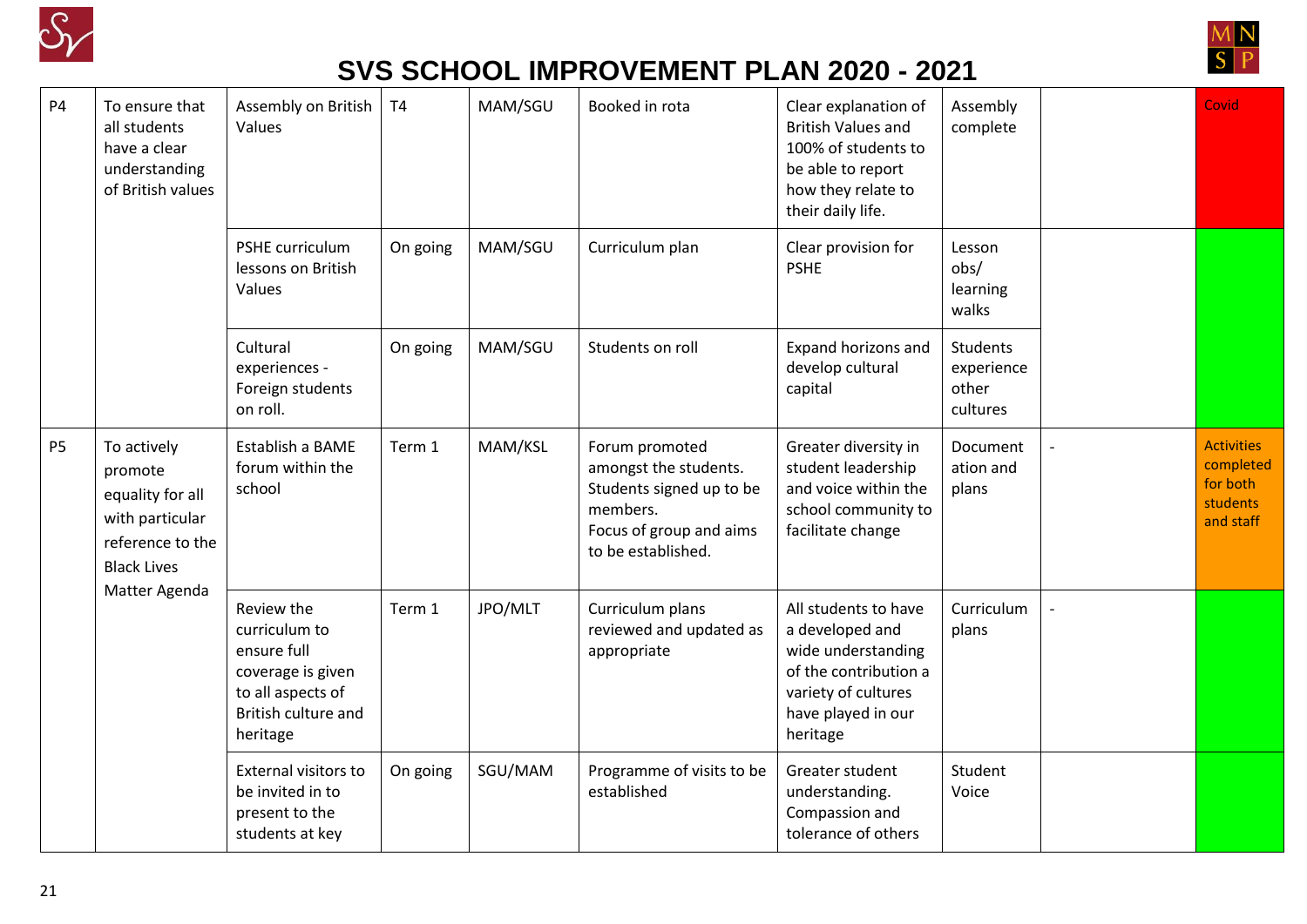



|                |                                                                                                             | times e.g. Black<br><b>History Month</b>                                     |          |     |                                           |                                                                                                               |                                                                            |                                                                                    |
|----------------|-------------------------------------------------------------------------------------------------------------|------------------------------------------------------------------------------|----------|-----|-------------------------------------------|---------------------------------------------------------------------------------------------------------------|----------------------------------------------------------------------------|------------------------------------------------------------------------------------|
| P <sub>6</sub> | Students to be<br>supported in all<br>areas to thrive<br>in the<br>development of<br>their self-<br>esteem, | Reduction in<br>NEETs.                                                       | On going | MAM | Pro-active appointments<br>with RWI       | All students gain<br>appropriate next<br>step.<br>O NEETS.                                                    | All seen by<br>RWI.<br>All have<br>destination<br>application<br>s by Jan. | <b>Actions</b><br>being<br>taken to<br>support<br>any<br>potential<br><b>NEETS</b> |
|                | resilience and<br>aspirations                                                                               | Support through<br>Raising the Game,<br>Speakeasy, SFC,<br>OTR.              | On going | MAM | Bookings made and<br>reviewed fortnightly | Most vulnerable,<br>supported and kept<br>in school.<br><b>Tracked attendance</b><br>weekly.<br>$PA < 13\%$ . | Tracking<br>sheet of<br>these<br>interventio<br>ns                         |                                                                                    |
|                |                                                                                                             | Social skills groups,<br>Music tuition,<br>sports involvement<br>and awards. | On going | MAM | Schedule regularly<br>reviewed            | Support and<br>development<br>opportunities for<br>students                                                   |                                                                            |                                                                                    |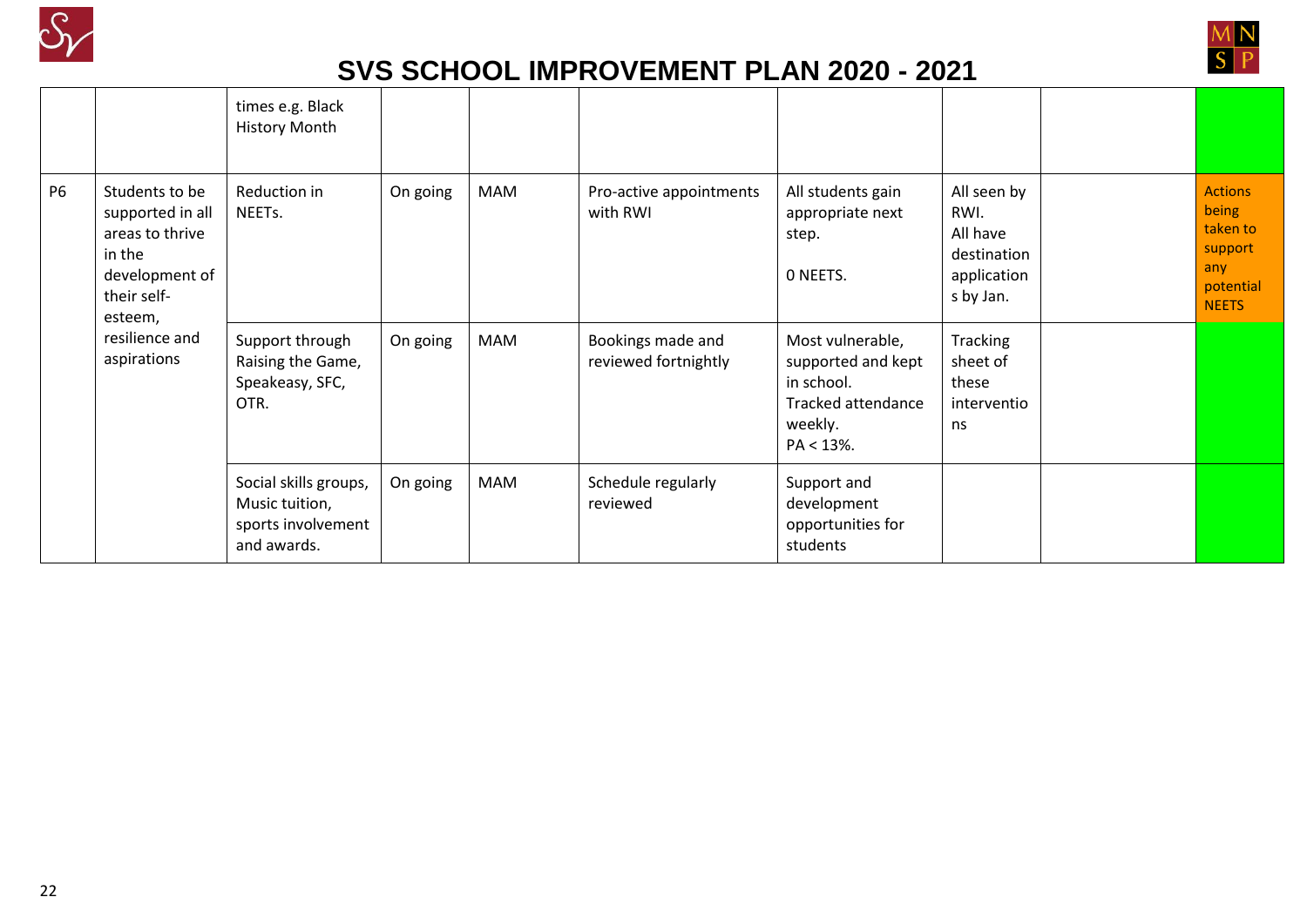



|           |                                                                                          | premium, governance, staff workload, staff wellbeing                           |                   |             |                              |  |                                                                                                                                                                           | Leadership and Management: culture of safeguarding, monitoring responsibilities, staff CPD, consistency of practice, parents and community, staff wellbeing, use of pupil |                       |               |
|-----------|------------------------------------------------------------------------------------------|--------------------------------------------------------------------------------|-------------------|-------------|------------------------------|--|---------------------------------------------------------------------------------------------------------------------------------------------------------------------------|---------------------------------------------------------------------------------------------------------------------------------------------------------------------------|-----------------------|---------------|
|           | <b>Summary from SEF</b>                                                                  |                                                                                |                   |             |                              |  | <b>Success criteria going forward</b>                                                                                                                                     |                                                                                                                                                                           |                       |               |
|           | Objective                                                                                | <b>Actions, including CPD</b>                                                  | <b>Time scale</b> | Responsible | <b>Milestones</b>            |  | <b>Outcomes</b>                                                                                                                                                           | Monitoring                                                                                                                                                                | <b>Resources cost</b> | <b>Status</b> |
| <b>B1</b> | Guarantee<br>safeguarding<br>remains<br>outstanding<br>across all areas<br>of the school | Whole-staff C.P.<br>training update &<br>Staff C.P.<br>knowledge<br>check/test | Sept              | JPO/MAM     | <b>INSET day training</b>    |  | Increase staff<br>awareness of<br><b>KSCIE updates</b><br>and specific CP<br>issues (eg. County<br>Lines). 100%<br>confidence levels<br>with staff on<br>making referrals | <b>INSET Training</b><br>resources                                                                                                                                        | <b>INSET time</b>     |               |
|           |                                                                                          | Newsletter to<br>include<br>Safeguarding<br>information for<br>parents         | Termly            | JPO/MAM     | Each published<br>newsletter |  | Parents to have a<br>clearer<br>understanding of<br>where to receive<br>support<br>measured<br>through parent<br>voice feedback                                           | Newsletters                                                                                                                                                               |                       |               |
|           |                                                                                          | SCR monthly<br>monitoring checks                                               | Monthly           | JPO/MAM     | Monthly checks               |  | Accurate<br>compliant SCR                                                                                                                                                 | <b>SG Governors Checks</b>                                                                                                                                                |                       |               |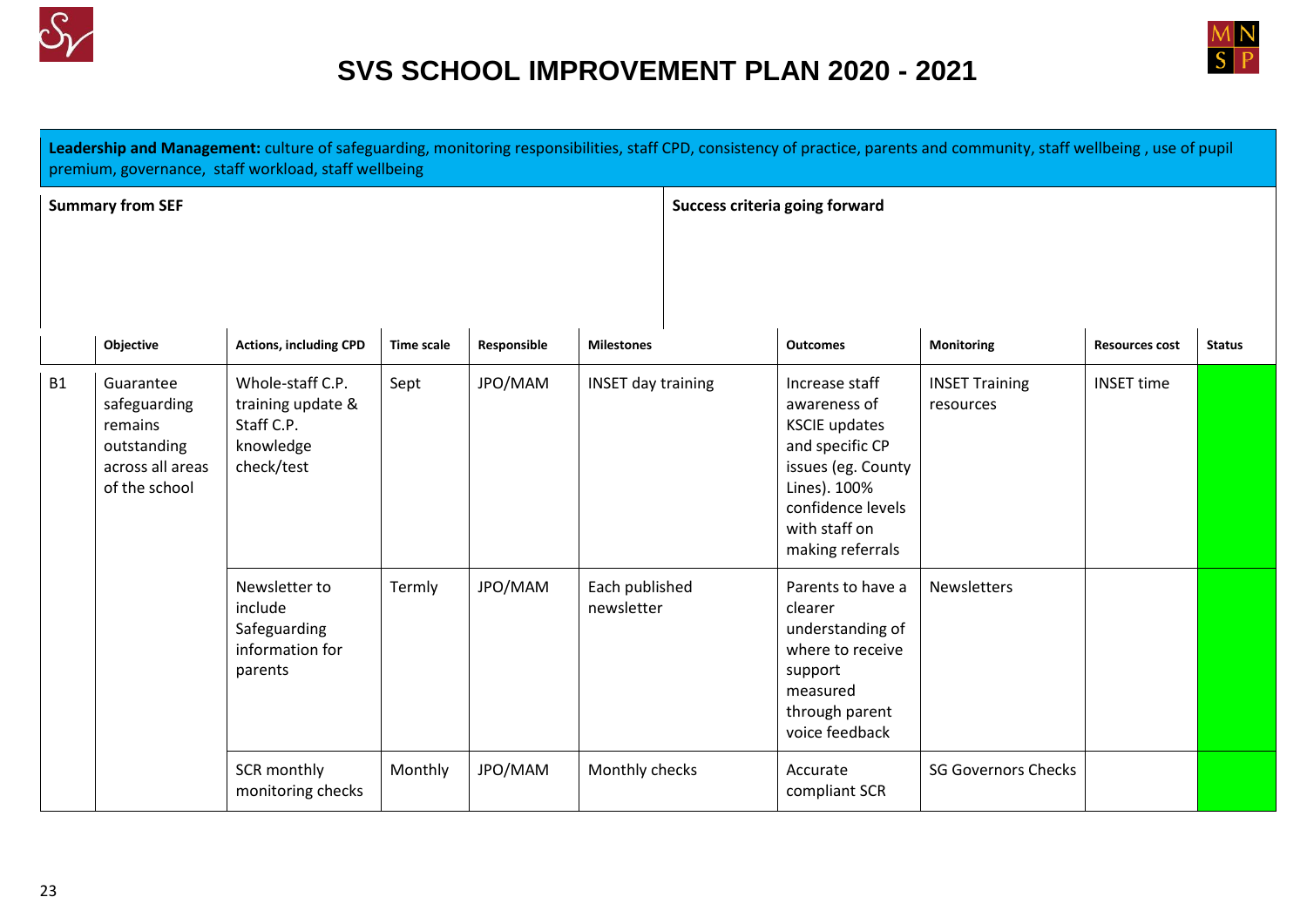



| <b>B2</b>      | Ensure that<br>communication<br>with all<br>stakeholders<br>promotes and<br>enhances the<br>reputation of | Publicity for Open<br>Evening and<br>Mornings                                                         | Term 1                            | <b>JPO</b> | All publicity and adverts<br>to be in place ready for<br>Term 1                              | High attendance<br>to open evening<br>and open<br>mornings. 60% of<br>current Year 6<br>students in the<br>local area                                   | Copies of attendance<br>registers |  |
|----------------|-----------------------------------------------------------------------------------------------------------|-------------------------------------------------------------------------------------------------------|-----------------------------------|------------|----------------------------------------------------------------------------------------------|---------------------------------------------------------------------------------------------------------------------------------------------------------|-----------------------------------|--|
|                | the school                                                                                                | <b>School Newsletter</b>                                                                              | On-going                          | <b>JPO</b> | Newsletter to be<br>published termly                                                         | School<br>community to be<br>updated regularly                                                                                                          | Copies of the<br>newsletter       |  |
|                |                                                                                                           | Use of social media                                                                                   | On-going                          | <b>JPO</b> | <b>Twitter and Facebook</b><br>kept up to date                                               | Greater publicity<br>within the local<br>community and<br>stakeholders of<br>events taking<br>place in school to<br>support an intake<br>of 141 in 2020 | SLT/KCO/SDY                       |  |
| B <sub>3</sub> | Increase skills<br>and<br>accountability<br>of staff and<br>leadership at all                             | Appraisal<br>Programme                                                                                | Term 1<br>and 3                   | JPO/CEV    | Appraisal reviews to be<br>completed in September,<br>midterm reviews to be<br>held in March | All staff to be<br>supported<br>through a robust<br>and effective<br>appraisal system                                                                   | <b>SLT</b>                        |  |
|                | levels through a<br>concise and<br>relevant CPD                                                           | <b>Bespoke ML</b><br>programme<br>delivered through<br><b>MLT</b> meetings                            | Term 1 -<br>6                     | JPO/CEV    | MLT meeting schedule                                                                         | MLT share best<br>practice<br>strategies                                                                                                                | MLT, SLT                          |  |
|                |                                                                                                           | Under performing<br>staff to be<br>supported with<br>action plans<br>leading to TED if<br>appropriate | As and<br>when<br>appropria<br>te | JPO/CEV    | Initial meetings held,<br>actions plans completed<br>and reviewed                            | Any<br>underperforming<br>staff are given<br>the opportunity<br>to be supported                                                                         | <b>Actions Plans</b>              |  |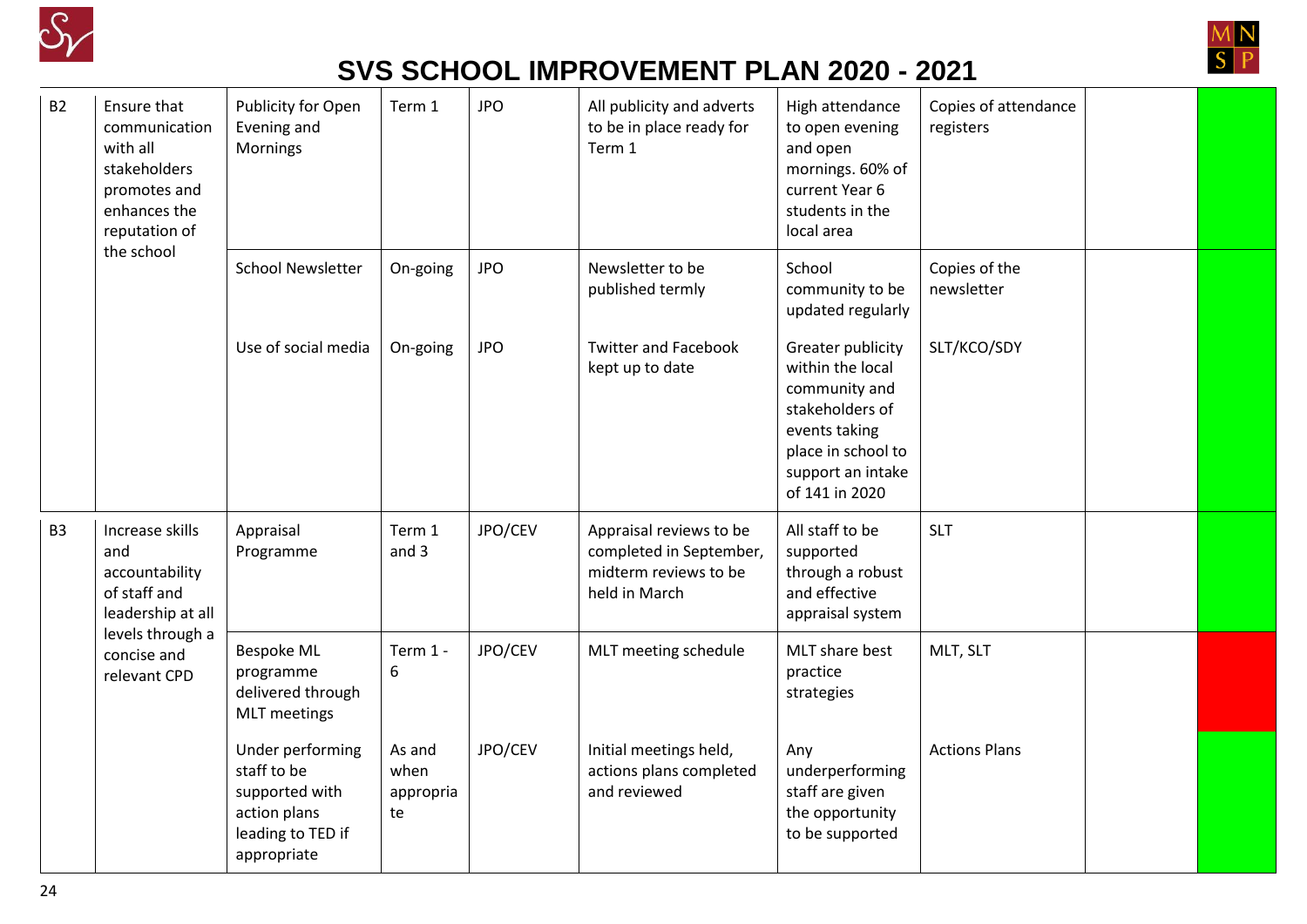



|           |                                                                                      |                                                                                                                                                                                                     |                         |            |                                                                                       | to make<br>improvements                                                                                                          |                                                                |                                                        |
|-----------|--------------------------------------------------------------------------------------|-----------------------------------------------------------------------------------------------------------------------------------------------------------------------------------------------------|-------------------------|------------|---------------------------------------------------------------------------------------|----------------------------------------------------------------------------------------------------------------------------------|----------------------------------------------------------------|--------------------------------------------------------|
| <b>B4</b> | Continue to<br>embed staff<br>wellbeing as a<br>key priority<br>across the<br>school | Well being survey<br>to be carried out<br>with staff twice<br>yearly                                                                                                                                | Term 2<br>and Term<br>6 | <b>JPO</b> | Survey to be carried out                                                              | A greater<br>understanding of<br>the current<br>climate with staff<br>well being                                                 | Copies of the results<br>to be shared with<br>AWI and LGB      |                                                        |
|           |                                                                                      | Staff to receive<br>regular feedback<br>from learning<br>walks, lesson obs,<br>book looks                                                                                                           | On-going                | <b>JPO</b> | Feedback from all<br>sources to be shared with<br>staff through a variety of<br>media | Staff to feel<br>valued and<br>receive useful<br>feedback on their<br>performance                                                | <b>Bright Spots</b><br>Postcards<br>Thank you very<br>much box | <b>LW</b><br>focus on<br>complia<br>nce of<br>students |
|           |                                                                                      | Meetings structure<br>to be reviewed in<br>light of workload                                                                                                                                        | On-going                | <b>JPO</b> | Meetings cancelled in lieu<br>of workload where<br>appropriate                        | Workload to be<br>reduced where<br>able                                                                                          | <b>SLT</b>                                                     |                                                        |
| <b>B5</b> | Ensure high<br>quality<br>governance and<br>strong<br>accountability                 | Meetings to be<br>calendared and<br>clear agendas to be<br>set.<br>Headteachers<br>reports to be<br>presented and<br>questions to be<br>prepared to<br>question JPO as<br>part of<br>accountability | Termly                  | JPO/ASI    | Meetings to be held and<br>minutes collated to<br>evidence accountability.            | Stronger<br>accountability<br>framework of the<br>headteacher<br>which impacts on<br>a continued<br>improvement of<br>standards. | <b>Chair of Governors</b><br>Trustees                          |                                                        |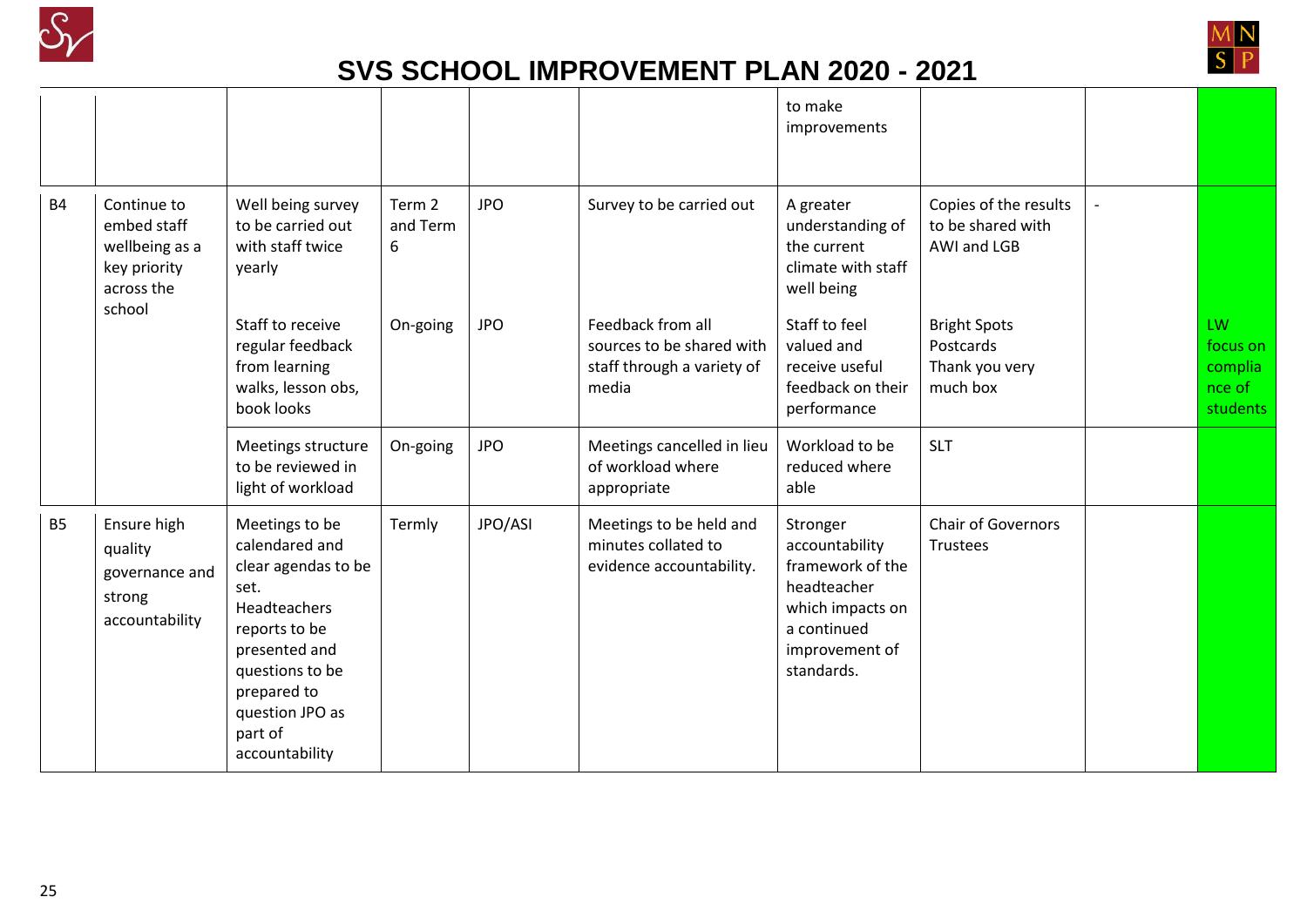



#### **Response to the Covid 19 Pandemic**

|    | Objective                                                                                                       | <b>Actions, including</b><br><b>CPD</b>                                                                                                  | <b>Time scale</b>  | Responsible            | <b>Milestones</b>                                                             | <b>Outcomes</b>                                                                                        | <b>Monitoring</b>                                           | <b>Resources</b><br>cost | <b>Status</b> |
|----|-----------------------------------------------------------------------------------------------------------------|------------------------------------------------------------------------------------------------------------------------------------------|--------------------|------------------------|-------------------------------------------------------------------------------|--------------------------------------------------------------------------------------------------------|-------------------------------------------------------------|--------------------------|---------------|
| R1 | Ensure that all<br>students'<br>progress is<br>reviewed and<br>relevant<br>interventions<br>are put in<br>place | <b>Students starting</b><br>points to be<br>assessed and actions<br>taken to plan and<br>implement<br>interventions where<br>appropriate | Term 1             | JPO/DPH/<br><b>CEV</b> | <b>P1</b>                                                                     | All students to be at<br>expected milestones                                                           | Assessment data<br>Mock 1<br>P1 data for all year<br>groups |                          |               |
|    |                                                                                                                 | Year 11 students to<br>sit an exam in each<br>subject to assess<br>progress                                                              | September          | JPO/MLT                | All exams to be<br>completed and data<br>collated and<br>analysed             | Student to be making<br>expected progress in<br>line with expectation<br>and stage of courses          | Year 11 September<br>exams data                             |                          |               |
|    |                                                                                                                 | After school<br>intervention and half<br>term programme to<br>be established                                                             | October            | CEV/JPO                | Programme to be<br>produced and<br>students that need<br>to attend identified | Students to be at<br>expected progress<br>stages by the next<br>data collection                        | P <sub>2</sub> data<br><b>Staff feedback</b>                |                          |               |
| R2 | Curriculum<br>programmes<br>to be adapted<br>to allow for<br>the reduced<br>time at KS4<br>and 5                | Middle Leaders to<br>identify key<br>curriculum points to<br>focus on for Term 1                                                         | End of July        | CEV/MLT                | Curriculum review<br>documents produced                                       | A clear focus for the<br>curriculum shared<br>with staff for lesson<br>planning                        | Curriculum plans                                            |                          |               |
|    |                                                                                                                 | Medium terms plans<br>for Year 11 to be<br>updated                                                                                       | September          | CEV/MLT                | Medium term plans                                                             | Time available to be<br>used effectively                                                               | <b>Link Meetings</b>                                        |                          |               |
|    |                                                                                                                 | Curriculum to be<br>adapted for<br>September in term<br>of new guidance                                                                  | July/<br>September | JPO/DPH/<br><b>CEV</b> | Copies of adapted<br>curriculum<br><b>Revised timetables</b>                  | School to open to all<br>students for a broad<br>curriculum whilst<br>following<br>government guidance | Copies of<br>documentation                                  |                          |               |